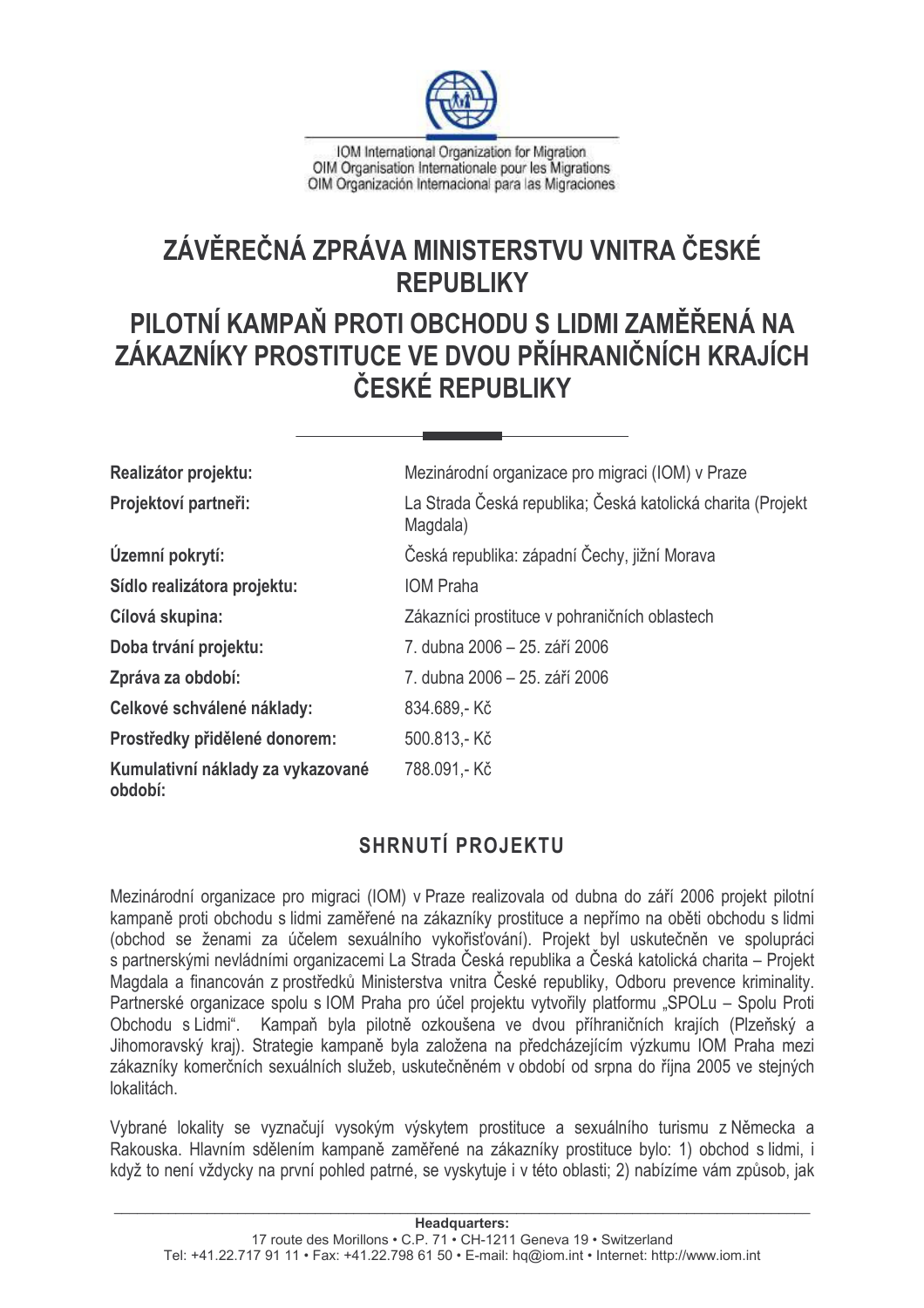jej rozpoznat; 3) nabízíme vám bezpečný a anonymní způsob, jak ohlásit vaše podezření a jak se dozvědět více o fenoménu obchodu s lidmi.

V rámci projektu byly vytvořeny plakáty, pohlednice a samolepky a byly uvedeny do provozu webové stránky obsahující podrobnější informace o obchodu s lidmi, s možností poslat e-mail nebo se zapojit do zákaznického fóra. Materiály kampaně byly průběžně šířeny přímo v místech v pohraničí, kde se zákazníci vyskytují, nebo jim byly rozdávány. Telefonní linka kampaně byly obsluhovány sedm dnů v týdnu a dvanáct hodin denně střídavě čtyřmi proškolenými operátorkami po dobu tří měsíců. Všechny materiály kampaně, webové stránky i hovory na telefonních linkách byly k dispozici česky i německy.

Inovativní kampaň oslovující zákazníky prostituce jako partnery v boji proti obchodu s lidmi se setkala s pozitivním ohlasem mezi cílovou skupinou, odbornou veřejností i v médiích a přispěla ke zvýšení vnímavosti vůči obchodu s lidmi mezi cílovou skupinou a veřejností. Webové stránky kampaně byly hojně navštěvovány a zůstávají nadále v provozu. Zatímco informativně-preventivní účel kampaně byl úspěšně naplněn, bylo zaznamenáno pouze několik telefonických a e-mailových reakcí a nepodařilo se tedy v průběhu trvání kampaně ve větší míře motivovat cílovou skupinu ke sdělování podezření o případech obchodu s lidmi. Z průběhu realizace kampaně plyne řada závěrů a doporučení využitelných pro další preventivní aktivity zaměřené na cílovou skupinu zákazníků prostituce v České republice, zkušenost pilotní kampaně je již nyní využívána při navrhování obdobných projektů v zahraničí.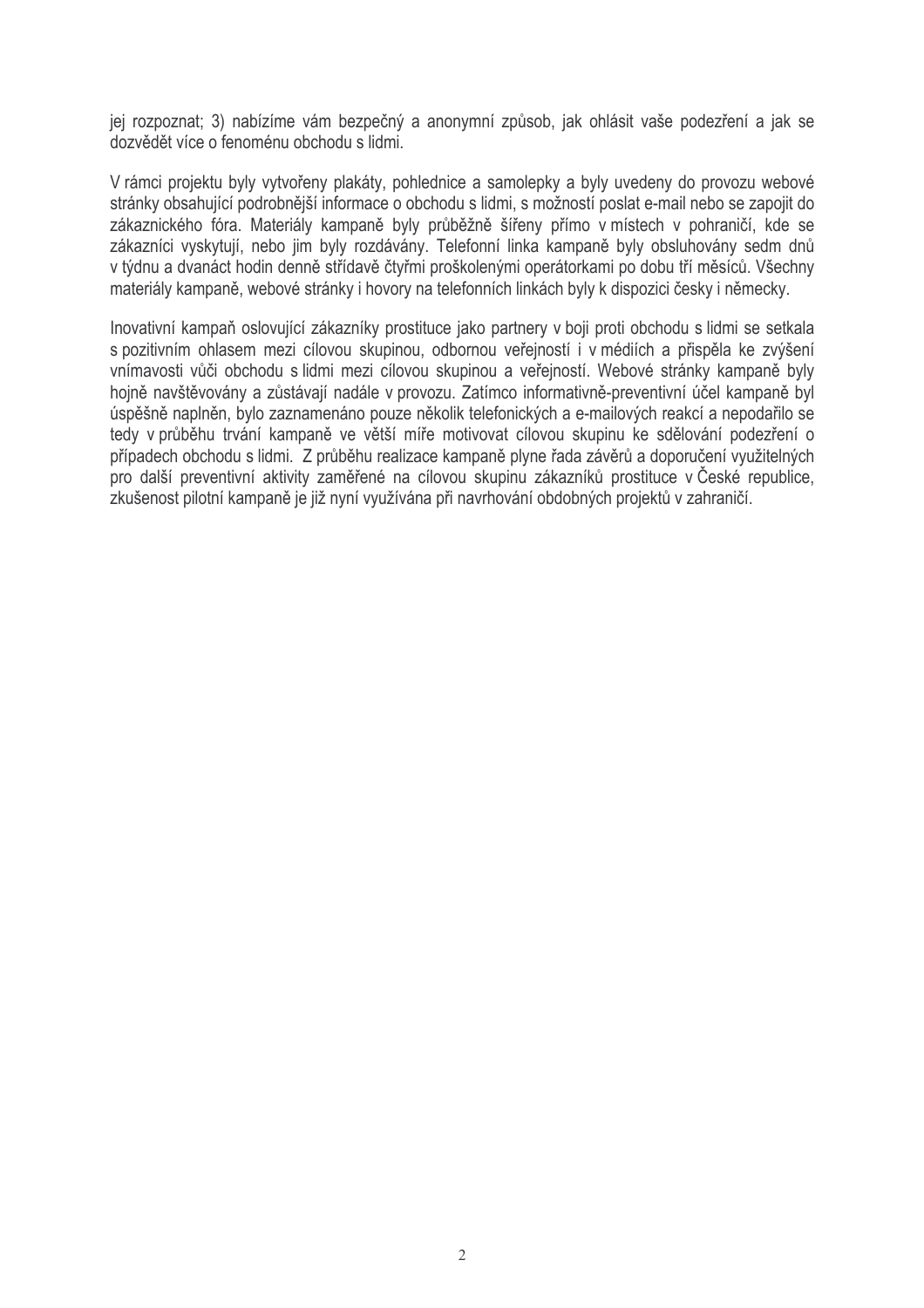## 1. POPIS PROJEKTU

V průběhu pěti a půl měsíců trvání projektu IOM Praha koordinovala a realizovala projektové aktivity. vytvořila pro kampaň tištěné materiály a webové stránky v češtině a v němčině, řídila průběh školení operátorek a výměnu informací po dobu trvání kampaně a průběžně šířila tištěné materiály na území pilotních lokalit. Organizace La Strada Česká republika a Sdružení Česká katolická charita - Proiekt Magdala střídavě spravovaly dvě telefonní linky pro zákazníky prostituce v německém a českém jazyce. vyhodnocovaly příchozí e-maily, podílely se na školení operátorek, poskytovaly jim supervizi a sdílely informace s IOM Praha a Policií ČR.

Projekt byl rozdělen do následujících čtyř fází (pro podrobnější popis viz kap. 3. Projektové aktivity):

#### $1.1$ Přípravná fáze (3 týdny)

Byla sestavena poradní skupina zahrnující projektového koordinátora IOM Praha, zástupce Ministerstva vnitra ČR, organizace La Strada a Charita. Expertní skupina na základě výsledků pilotního výzkumu mezi zákazníky prostituce<sup>1</sup> a na základě zkušeností s jinými kampaněmi proti obchodu s lidmi navrhla parametry kampaně a vytvořila strategii, jež byla užita v realizační fázi. Skupina se sešla třikrát s cílem formulovat sdělení kampaně a vizuální podobu materiálů. Dále v této fázi vybrala čtvři německy hovořící operátorky telefonní linky.

#### $1.2$ Fáze výroby (3 týdny)

Zástupci reklamní agentury<sup>2</sup> vybrané na základě dobrých zkušeností s jinými sociálními reklamami se seznámili s cíli kampaně a specifikami cílové skupiny a navrhli expertní skupině několik návrhů vizuálu kampaně. Dvě verze materiálů ve dvou jazycích byly otestován sociologem mezi deseti zákazníky prostituce. Na základě zvážení výsledků testu byla podoba materiálů a hlavní slogan pozměněny. Tiskárna vyrobila materiály v konečné podobě (plakátky A4, pohlednice a větší a menší samolepky). Profesionální agentura vytvořila, s použitím stejných vizuálů a materiálů kampaně a dalších detailních informací o tématu ze zdrojů IOM Praha a partnerských organizací, webové stránky ve dvou jazykových mutacích. Na nich byla vytvořena e-mailová adresa a diskusní fórum, aby byly zákazníkům nabídnuty další anonymní kontaktní prostředky. Během dvou týdnů byli členy expertní skupiny vyškoleny čtyři operátorky telefonní linky za přispění zástupce ÚOOZ.

#### $1.3$ Distribuce a realizace kampaně (3 měsíce)

Materiály kampaně byly průběžně podle potřeby šířeny ve dvou pilotních oblastech na místech stanovených strategií kampaně, na místech, která zákazníci navštěvují nejčastěji. Přímo zákazníkům prostituce byly dále rozdávány na hraničních přechodech. Nástroje kampaně (telefonní linka a webové stránky) byly propagovány na dalších webových stránkách (na zákaznických webových stránkách a fórech a u nevládních organizací zaměřujících se na pomoc obětem obchodu s lidmi). Čtvři operátorky se střídaly v kancelářích La Strady a Charity, odpovídaly na telefonické dotazy a e-maily a předávaly informace IOM Praha, projektovým partnerům a policii podle stanoveného schématu. Operátorky měly

<sup>&</sup>lt;sup>1</sup> Pilotní výzkum mezi zákazníky komerčních sexuálních služeb ve dvou příhraničních regionech České republiky, Mezinárodní organizace pro migraci (IOM), Praha 2005 (http://www.mvcr.cz/rs\_atlantic/data/files/iom-projekt-2005.pdf) <sup>2</sup> Autory vizuální podoby kampaně jsou David Brada, MartinFeyrer and ftograf Jiří Turek (http://www.jiriturek.com), webové

stránky byly vytvořeny Martinem Čermákem.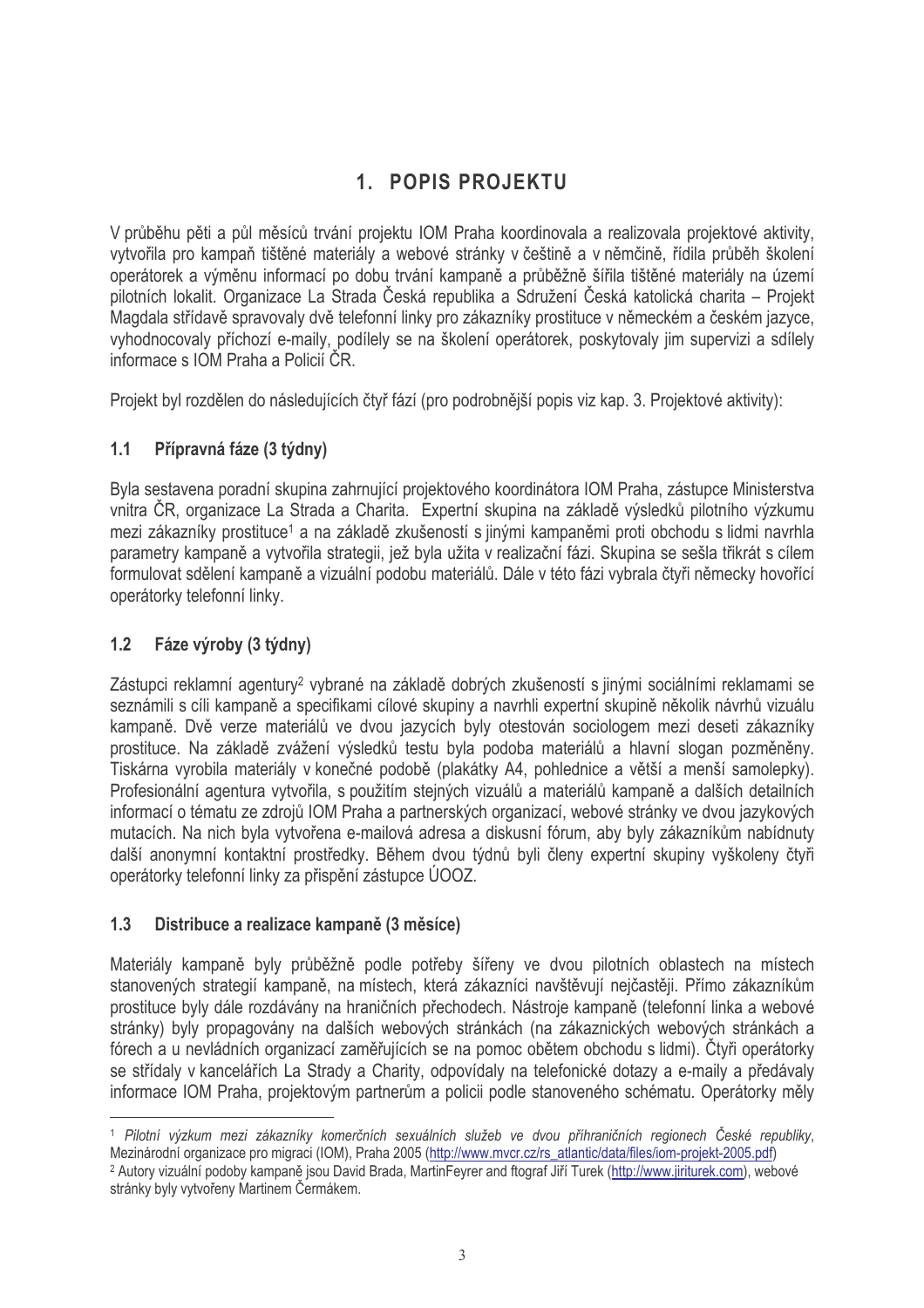zároveň po celou dobu kampaně průběžnou zpětnou vazbu od členů expertní skupiny v souladu se standardy supervize. Byla také evidována návštěvnost webových stránek.

#### $1.4$ Vyhodnocení kampaně (1 měsíc)

V této fázi byla analyzována získaná data a zkušenosti s realizací kampaně a vytvořena obsahová zpráva včetně souboru doporučení pro efektivní uskutečňování podobných informačně-preventivních aktivit v budoucnu.

### 2. VÝSLEDKY PROJEKTU

#### $2.1$ Návštěvnost webových stránek

Internetové stránky k projektu se setkaly s poměrně velkým ohlasem, pozitivně bylo hodnoceno jejich ztvárnění i obsahová stránka. Stránky zůstaly v provozu i po skončení kampaně, zatím jsou předplaceny na jeden rok.

V průběhu 12 týdnů trvání kampaně, od 22. května 2006 do 13. srpna 2006 bylo zaznamenáno celkem 1662 návštěv<sup>3</sup> na obou jazykových variantách stránek. Od skončení kampaně do 13. listopadu 2006 pak statistika zaznamenala dalších 1189 návštěv. Je tedy patrné, že díky dopadu rozšířených informací o existenci webových stránek a díky možnosti dostat se na stránky pomocí internetových vyhledávačů mají stránky i nadále široký dosah. Celkem jde o 2851 návštěv ve sledovaném období.

<sup>3</sup> Je-li položen požadavek na server vícekrát z jedné IP adresy, počítá se časový odstup od předchozí návštěvy. Pokud je tato hodnota větší než 30 minut, nebo dosud z této adresy nebyl požadavek vznesen, je návštěva kvalifikována jako nová návštěva a přičítá se k celkovému počtu návštěv.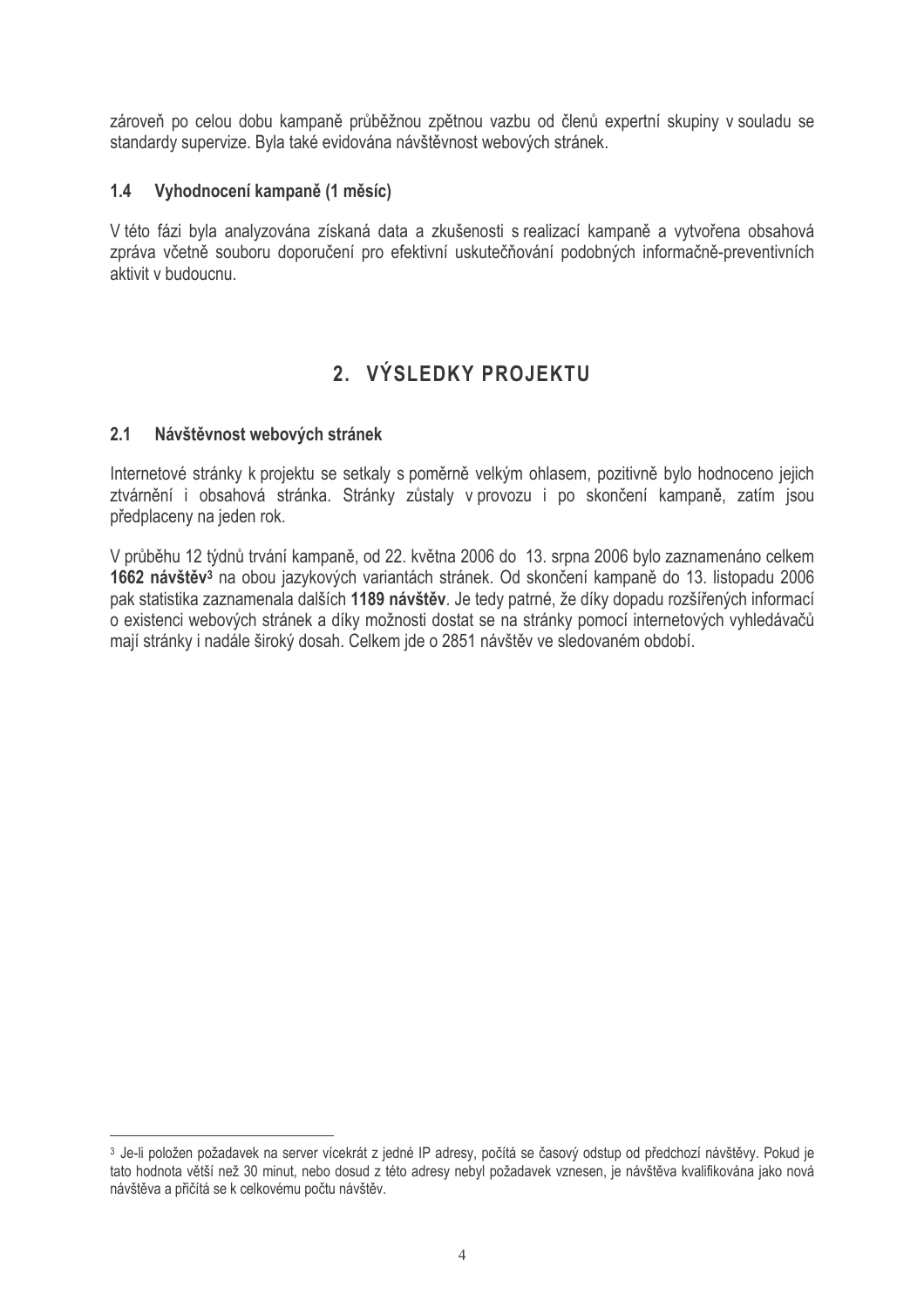

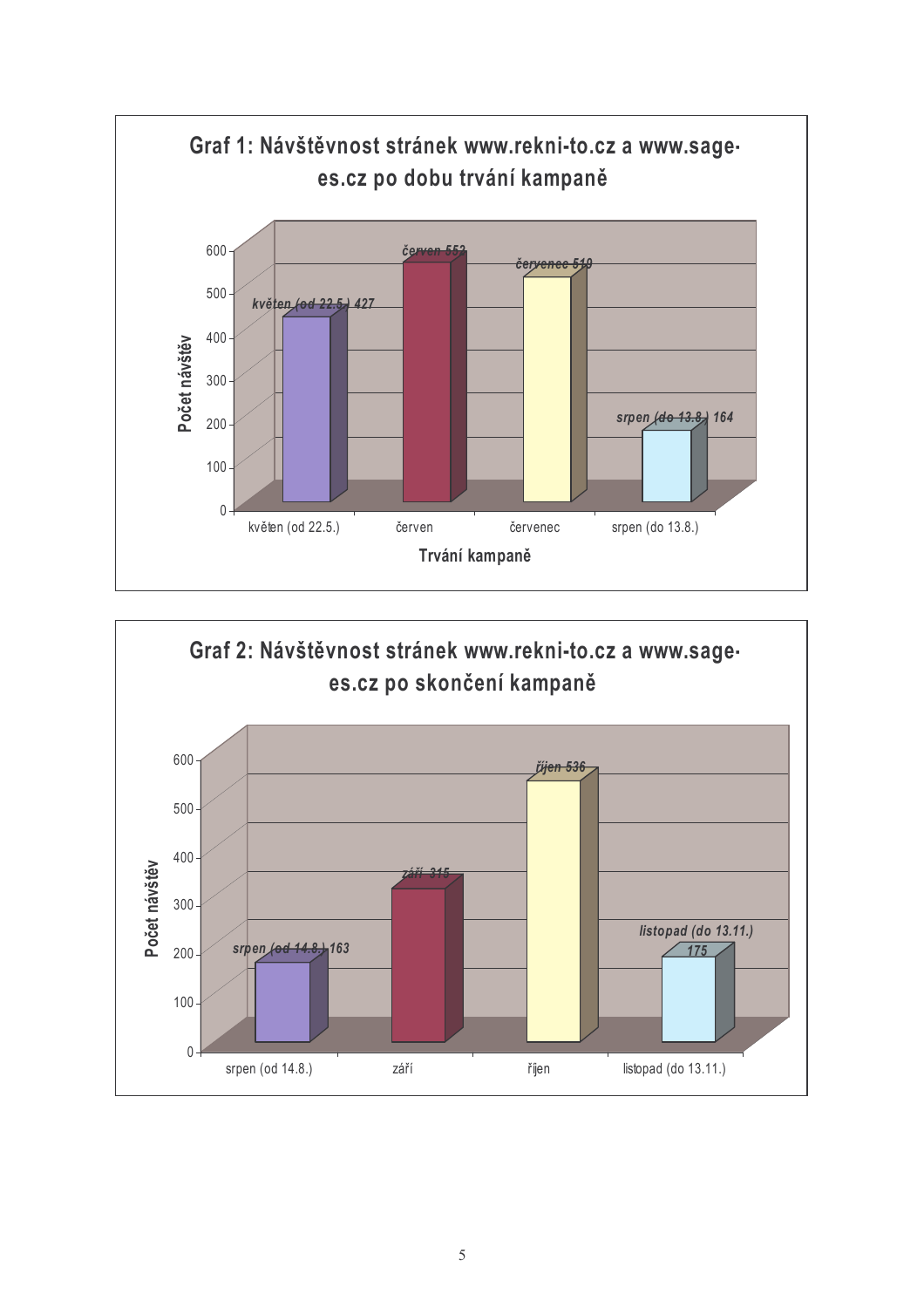

#### $2.2$ Telefonické a e-mailové ohlasy

Zatímco informační funkce kampaně, tedy seznámení cílové skupiny s existencí obchodu se ženami v pilotních lokalitách, byla naplněna a doprovodné webové stránky kampaně byly hodně navštěvovány v poměru k omezeným lokalitám šíření materiálů kampaně, telefonní linka a majly byly využívány pouze sporadicky. Potvrdilo se tak, že pro to, aby splnila kampaň i cíl motivovat cílovou skupinu k pozitivní reakci, je zapotřebí delšího a intenzivnějšího působení na cílovou skupinu. Masivnější a viditelnější kampaň by umožnila zákazníkům prostituce nejen vstřebat sdělení, že obchod se ženami existuje a jakým způsobem se projevuje, ale také spojit si tuto často novou informaci s jejich zkušenostmi a nakonec některé z nich i motivovat pomoci obětem obchodu s lidmi tím, že své podezření sdělí telefonicky nebo e-mailem. Ukázalo se také, že kampaň působí nejen na cílovou skupinu zákazníků prostituce, ale i na širší veřejnost (srov. reakce majitele nočního podniku a příslušníka cizinecké policie).

Během kampaně jsme zaznamenali několik telefonických i e-mailových reakcí:

- 1. opakovaný telefonát českého majitele nočního podniku na Znojemsku, jenž se cítil poškozen kampaní a požadoval odstranění materiálů z blízkosti svého nočního podniku;
- 2. telefonát německy mluvícího muže dotazujícího se na to, čeho se týká leták kampaně;
- 3. telefonát příslušníka Cizinecké policie z hraničního přechodu Všeruby na hranici s Německem. Obrátil se na operátorku s prosbou o pomoc při spolupráci v případě ženy ukrajinské národnosti, která se snažila překročit státní hranici a prohlásila o sobě důvodně, že je obětí nucené prostituce a chtěla by spolupracovat s jakoukoli organizací azylového typu. Ženy se ujaly pracovnice Projektu Magdala.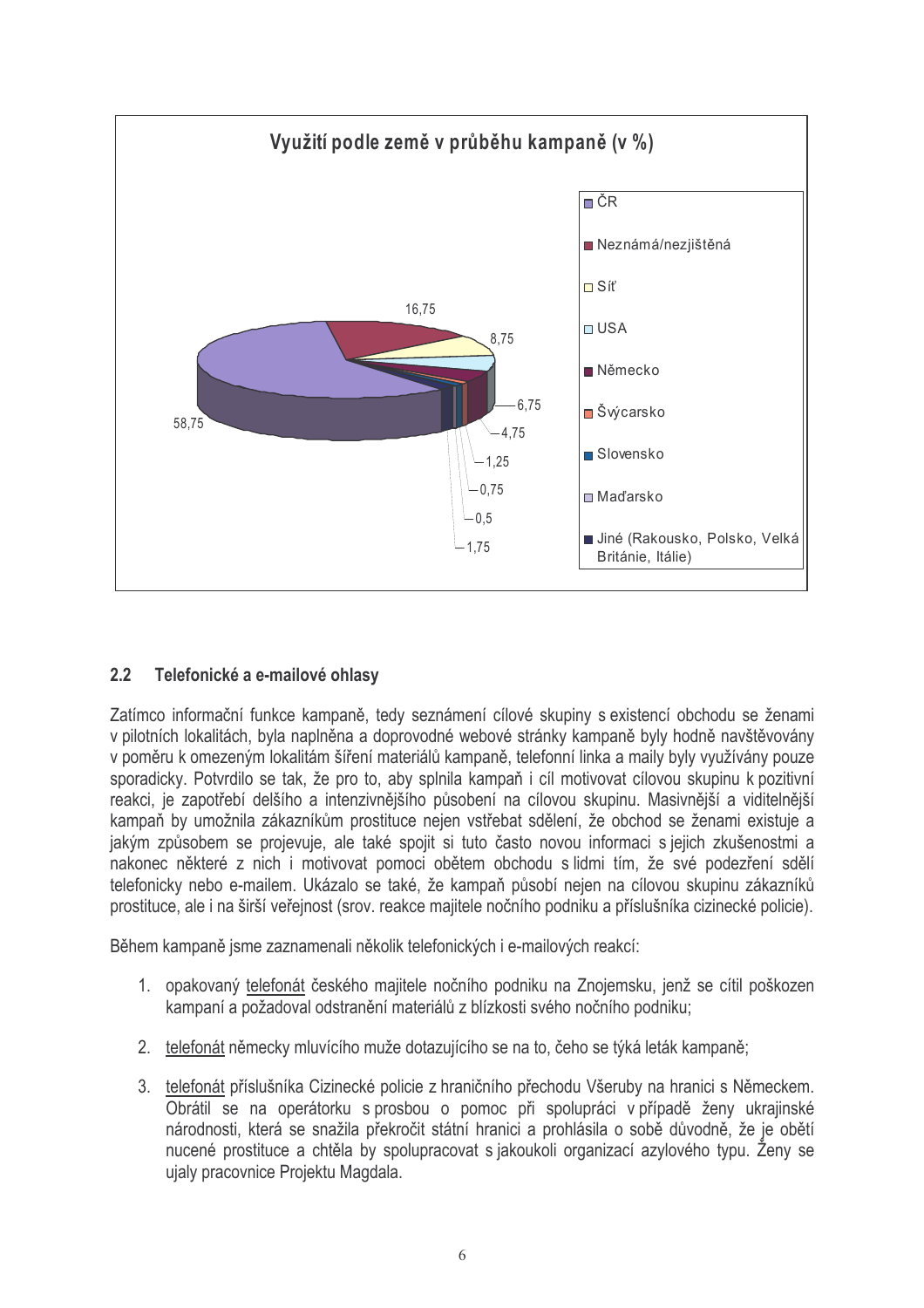- 4. 2 textové zprávy (psané česky) žádající bližší informace o zaměření kampaně a partnerských organizacích;
- 5. e-mail od německého zákazníka pražského erotického podniku, oznamující podezření na obchod s lidmi i s detaily případu. Podnět byl předán ÚOOZ.
- 6. e-mail týkající se peněžitého daru od International School of Praque (viz níže):
- 7. e-mail od německé studentky žádající další informace o obchodu s lidmi.

Ještě po ukončení kampaně, kdy už nebyla telefonní linka v provozu, je stále možné prostřednictvím webové stránky posílat e-maily. Do listopadu se takto ozvali další tři lidé:

- 8. e-mail od německého studenta žádajícího další informace o obchodu s lidmi;
- 9. e-mail od Čecha hodnotícího webové stránky a kampaň jako "dobrou iniciativu";
- 10. e-mail od cizího státního příslušníka psaný česky upozorňující na násilné chování majitele jednoho pražského nočního podniku vůči rusky mluvící ženě, jež zde byla zaměstnána. Žena už je v současnosti podle sdělení zákazníka v bezpečí. V současné době je koordinátorka projektu v kontaktu prostřednictvím elektronické pošty s mužem, jenž podezření ohlásil, a v případě obdržení konkrétnějších informací bude podnět předán ÚOOZ.

Na webových stránkách kampaně byla také možnost napsat příspěvek na zákaznické fórum. Ačkoliv IOM Praha do obou jazykových verzí fóra umístila tři příspěvky fiktivních zákazníků prostituce pro povzbuzení debaty, tento způsob kontaktu se mezi návštěvníky webových stránek neujal.

#### $2.3$ Další ohlasy kampaně

Koordinátorka projektu byla pozvána v říjnu 2006 do Varšavy na konferenci Mezinárodní organizace pro migraci "Nové cesty boje proti obchodu s lidmi? Oslovování strany poptávky" ("New Ways to Combat Human Trafficking? Addressing the Demand Side"), aby zde představila českou kampaň zaměřenou na zákazníky prostituce a předcházející výzkum stejné cílové skupiny. Konference byla uspořádána při příležitosti ukončení a shrnutí výsledků výzkumného projektu "Hloubkový aplikovaný výzkum za účelem lepšího pochopení strany poptávky obchodu s lidmi" realizovaného IOM v rámci programu AGIS Evropské komise. Výsledky rozsáhlého výzkumu prostředí prostituce a obchodu s lidmi realizovaného v Maďarsku, Polsku, Slovinsku a na Slovensku umožní lépe pochopit motivace zákazníků prostituce a jejich povědomí o fenoménu obchodu s lidmi, protože podobně široce koncipovaný výzkum nebyl doposud v Evropě uskutečněn. Výsledky výzkumu, jež budou zveřejněny na začátku roku 2007, budou moci být aplikovány i při přípravě dalších preventivě-informačních aktivit zaměřených na zákazníky komerčních sexuálních služeb v České republice. Česká pilotní kampaň proti obchodu s lidmi zaměřená na zákazníky prostituce byla hodnocena jako velmi prospěšná iniciativa; jejíž uskutečnění a zkušenosti z něho plynoucí mohou být využity při plánování obdobných kampaní misemi IOM a dalšími organizacemi.

Od zahájení kampaně v květnu 2006 vyjádřilo několik misí IOM zájem o sdílení zkušeností s realizací této kampaně s IOM Praha. IOM Bělehrad při navržení podobné kampaně své vládě využila odkazu k české pilotní kampani jako k příkladu dobré praxe české vlády, jež se staví zodpovědně k problému obchodu s lidmi v cílové zemi. IOM Bern pro plánovanou kampaň proti obchodu s lidmi zaměřenou na zákazníky prostituce při mistrovství Evropy ve fotbale ve Švýcarsku a Rakousku Euro 2008 také hodlá navázat na českou zkušenost. Mise IOM s regionální funkcí v Helsinkách předložila dánské vládě projekt informační kampaně oslovující zákazníky prostituce na podporu již existující telefonní linky,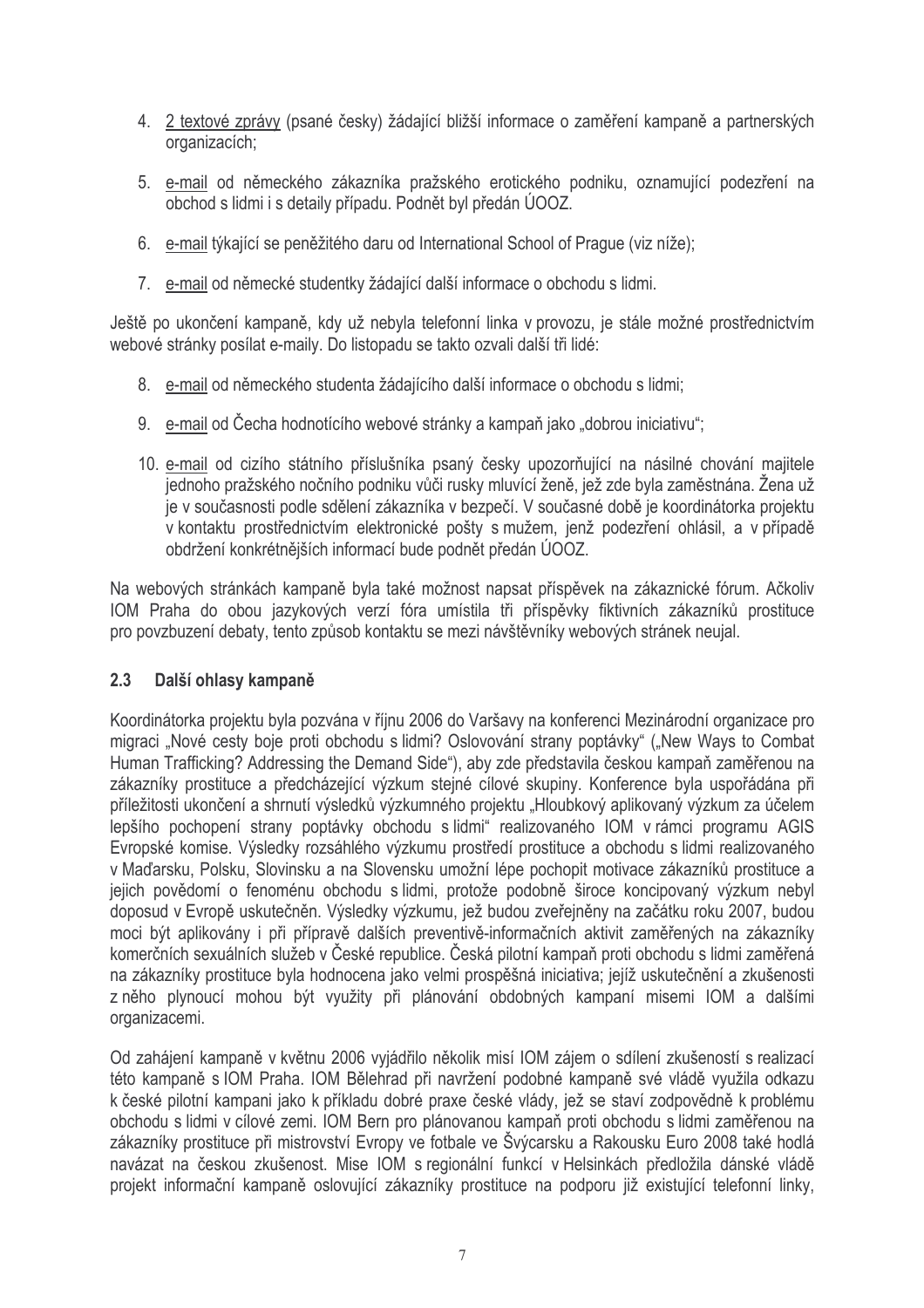vzorem návrhu projektu byla česká pilotní kampaň. Maďarská vláda plánuje financovat informační kampaň o obchodu s lidmi zacílenou na stranu poptávky, mise IOM s regionální funkcí v Budapešti hodlá uvést českou kampaň jako příklad podobné úspěšné kampaně realizované ve středoevropském regionu.

Další zaznamenaná reakce a ocenění iniciativě kampaně byl e-mail německé učitelky International School of Prague (http://www.isp.cz), která informovala, že žáci po absolvované přednášce o obchodu s lidmi a nucené prostituci spontánně uspořádali fotbalová utkání a ze sponzorských darů vybrali částku 10.000,- Kč, kterou by rádi věnovali organizaci, jež pomáhá obětem obchodu s lidmi. Peněžitý dar byl rozdělen mezi La Stradu a Charitu.

Operátorky La Strady se během kampaně účastnily diskuse na uzavřeném komunitním serveru Nyx (http://www.nyx.cz). Někteří z účastníků měli zkušenost se sexem za úplatu a vyjádřili se i k podobě kampaně. Někteří z nich její sdělení vnímali jako vedené "moc na city", dali by přednost stručnému a informativnímu pojetí kampaně, které popsali takto: "Chodíte do bordelu? A líbí se vám spát s holkama. který to nedělai dobrovolně?". Jiný účastník vyjádřil názor, že by kampaň byla zajímavější, kdyby byla podána jako "zkvalitnění služeb". Kampaň však všichni přes výhrady k jejímu podání považovali za užitečnou.

#### $2.4$ Monitoring sdělovacích prostředků

Ještě před začátkem kampaně, ale i po jejím zahájení dne 22. května 2006 přineslo několik sdělovacích prostředků zprávu o jejím spuštění a cílích<sup>4</sup>. Zároveň byla vydána Českou tiskovou agenturou zpráva založená na tiskové zprávě zveřejněné na webových stránkách kampaně. Díky tomu se povědomí o začínající kampani rozšířilo i do zahraničí. IOM Praha byla požádána několika zahraničními novináři o doplnění dalších informací (Německo, Švýcarsko). Média zpravidla krátce informovala o tom, jakým způsobem organizace spolupracující na projektu chtějí oslovit zákazníky prostituce a pomoci tak obchodovaným ženám. Zpráva byla často doplněna o úrvyky rozhovorů se zástupci IOM Praha nebo Ministerstva vnitra ČR. Některé ze zpráv se neomezily pouze na informaci o chystané kampani, ale uvedly ji do souvislosti širší problematiky prevence obchodu s lidmi a boje proti němu. Časopis Reflex přinesl rozsáhlou reportáž o prostituci na Znojemsku a práci sociálních pracovnic projektu Magdala České katolické charity, ve které byla použita fotografie plakátu kampaně, v textu bylo zmíněno i zaměření kampaně a její cíle, spolu s kontaktem na telefonní linku projektu. IOM Praha dále před spuštěním kampaně poskytla rozhovor německému vysílání Českého rozhlasu 7 o obchodu s lidmi s poukazem k chystané kampani.

Kampaň v médiích po 22. květnu 2006:

- 1) "Organizace začaly kampaň proti nucené prostituci, osloví klienty", Zpráva ČTK, 22.5.2006
- 2) "Odkryjí obchod s lidmi", Mladá fronda DNES, 22.5.2006
- 3) "Prostitutky napravovat nechceme", Mladá fronta DNES, 22.5.2006
- 4) Vaca, Jan: "Pomozte dívkám nuceným k sexu, žádá kampaň", Mladá fronta DNES, 29.5.2006
- 5) Radová, Lada: "Od baru k tyči, na pokoj a zpět, Reflex, 29.6.2006

Kampaň v médiích před 22. květnem 2006:

- 6) "Víš. s kým spíš?", Respekt, 3.4.2006
- 7) "Kampaň 'Pomoz své prostitutce', Mladá fronta DNES, 20.3.2003

<sup>&</sup>lt;sup>4</sup> Úplné znění článků viz Příloha 3: Monitoring sdělovacích prostředků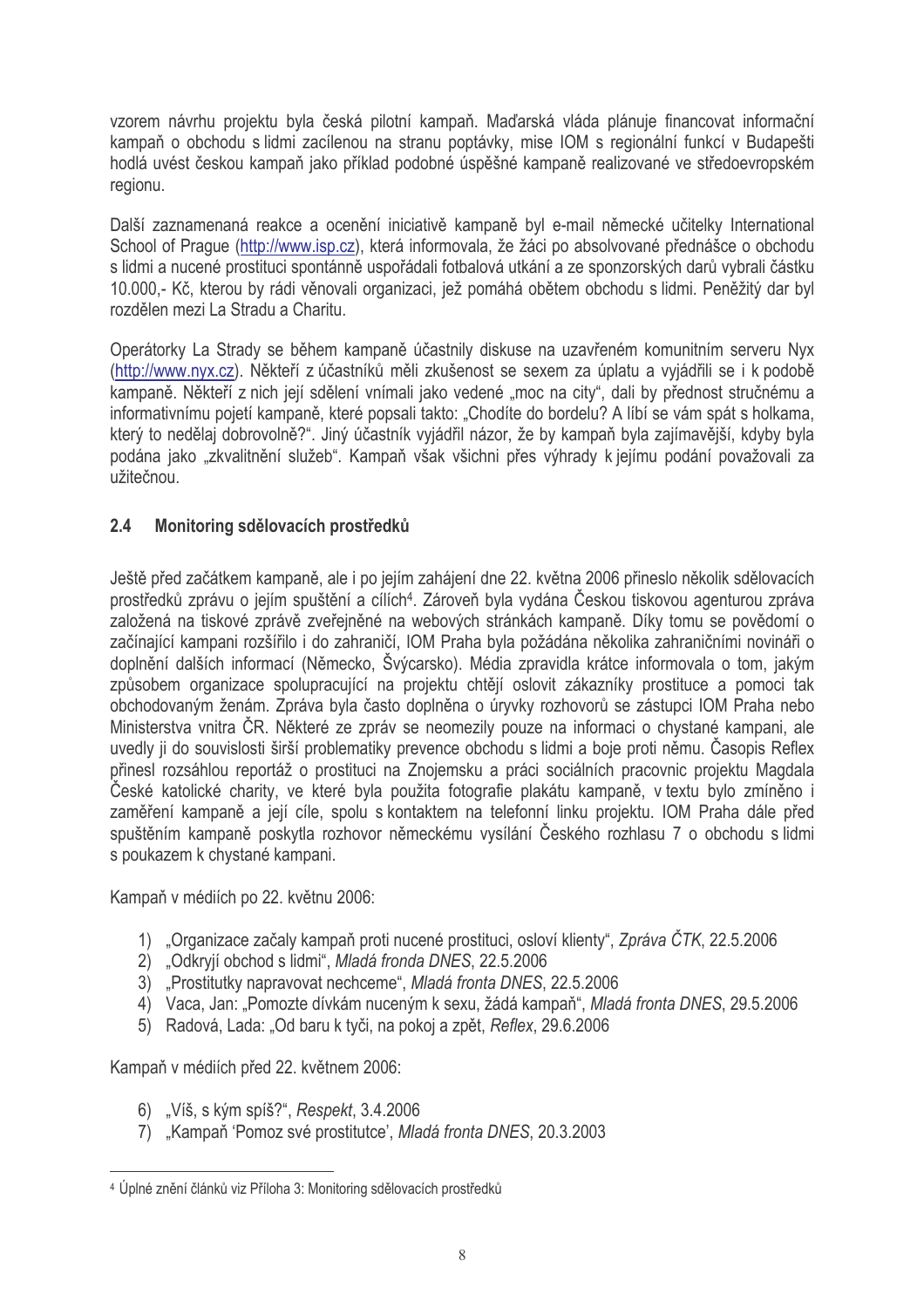8) Kirschner, Thomas: "Mit Freiern gegen Frauenhandel" ("Se zákazníky proti obchodu se ženami"), Český rozhlas 7 – Radio Praha, německé vysílání, 20.3.2006

## 3. PROJEKTOVÉ AKTIVITY

#### $3.1$ Vytvoření podoby kampaně – webové stránky a tiskové materiály

### Webové stránky

V přípravné fázi projektu byly vytvořeny dvě jazykové verze webových stránek v češtině a v němčině: http://www.rekni-to.cz a http://www.sage-es.cz. Stránky byly v provozu od prvního dne kampaně (22. května 2006) a jsou i nadále přístupné. Odkaz na webové stránky byl umístěn i na tiskové materiály kampaně.



Struktura webových stránek se zaměřuje na rozšíření povědomí o obchodu s lidmi zejména za účelem sexuálního vykořisťování, informuje o projektu a partnerských organizacích a zdůrazňuje možnosti přímého anonymního kontaktu (telefonicky, e-mailem nebo prostřednictvím diskusního fóra).

Hlavní stránka využívá vizuálu kampaně, výrazně poukazuje na telefonní číslo a obsahuje klíčový text "Jak můžete pomoci".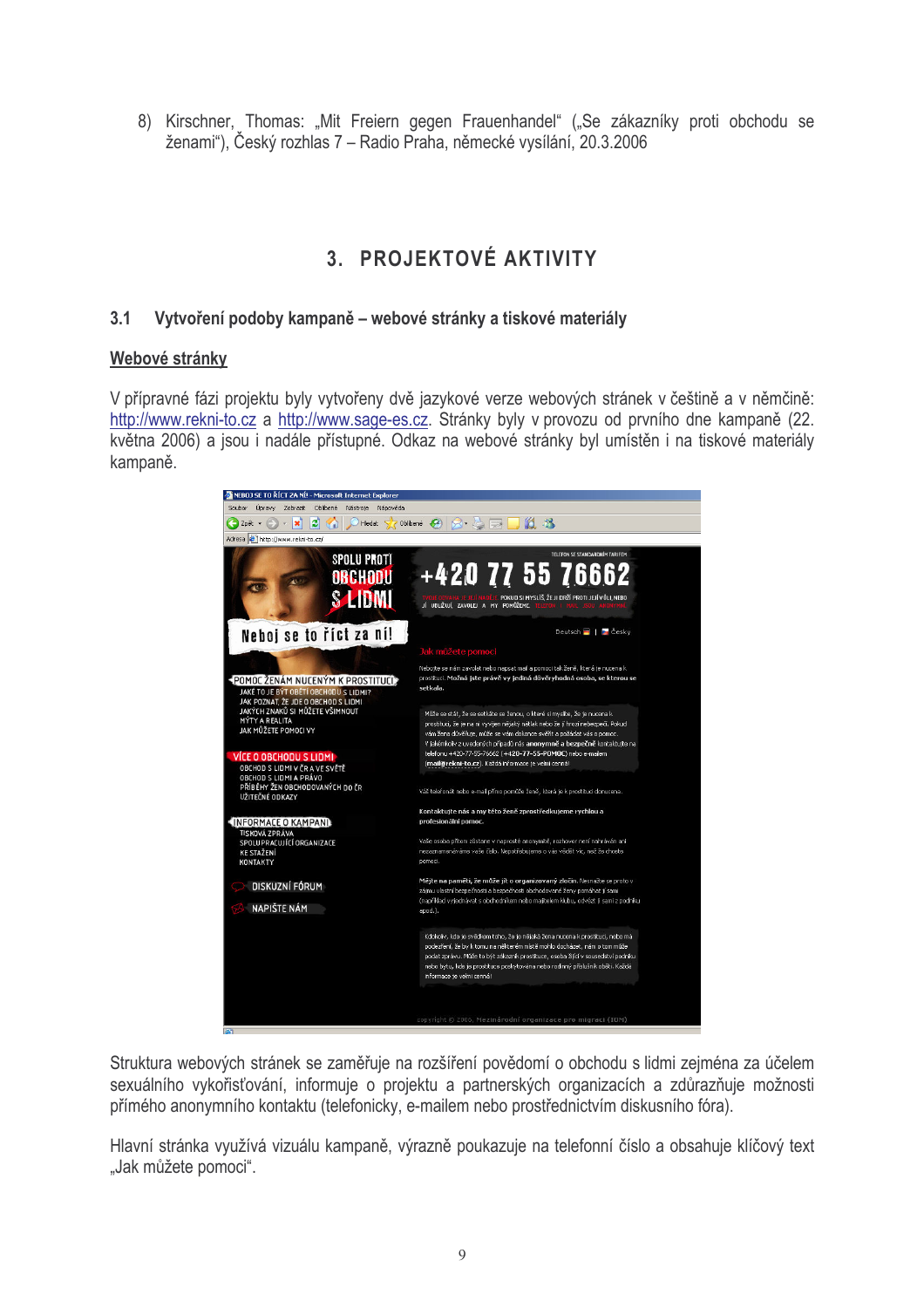Menu nabízí následující kapitoly:

- Pomoc ženám nuceným k prostituci
	- Jaké to je být obětí obchodu s lidmi  $\circ$
	- Jak poznat, že jde o obchod s lidmi  $\cap$
	- Jakých znaků si můžete všimnout  $\cap$
	- $\circ$  Mýty a realita
	- Jak můžete pomoci vy
- Více o obchodu s lidmi
	- $\circ$  Obchod s lidmi v ČR a ve světě
	- $\circ$  Obchod s lidmi a právo
	- o Příběhy žen obchodovaných do ČR (poskytnuté partnerskými organizacemi)
	- o Užitečné odkazy
- Informace o kampani  $\blacksquare$ 
	- Tisková zpráva  $\circ$
	- Spolupracující organizace  $\circ$
	- o Ke stažení
	- o Kontakty
- Diskusní fórum  $\blacksquare$
- $\blacksquare$ Napište nám

### Tiskové materiály

Vizuál byl vybrán expertní skupinu ze tří navržených možností jako potenciálně nejpřitažlivější pro cílovou skupinu (hlavní cíl je upoutat pozornost, teprve potom může kampaň předat sdělení a zapůsobit). Ostatní dvě navrhovaná ztvárnění byla zhodnocena jako příliš symbolická a implicitní (silueta ženy za oknem s mřížemi z mužských jmen), nebo jako příliš obecná a zprofanovaná (fotografie vstupu do nočního klubu s neonovým nápisem "Paradise" a hra s tímto symbolem – "Ráj? – Jak pro koho..."). Důraz byl také kladen na pozitivní sdělení kampaně, respektující sebepojetí cílové skupiny. Expertní skupina se na základě předchozího výzkumu rozhodla oslovit zákazníky prostituce a případně další skupiny jako partnery v boji proti obchodu s lidmi, kteří mohou svou vnímavostí a angažovaností pomoci obětem, s nimiž se mohou setkat. Cílem bylo vyhnout se jakkoli moralizujícím nebo obviňujícím sdělením, jež by zákazníky stigmatizovala jako uživatele morálně zavrženíhodné prostituce nebo snad dokonce jako spolupachatele obchodu s lidmi nebo tv. kdo jej mlčky přehlížejí a schvalují.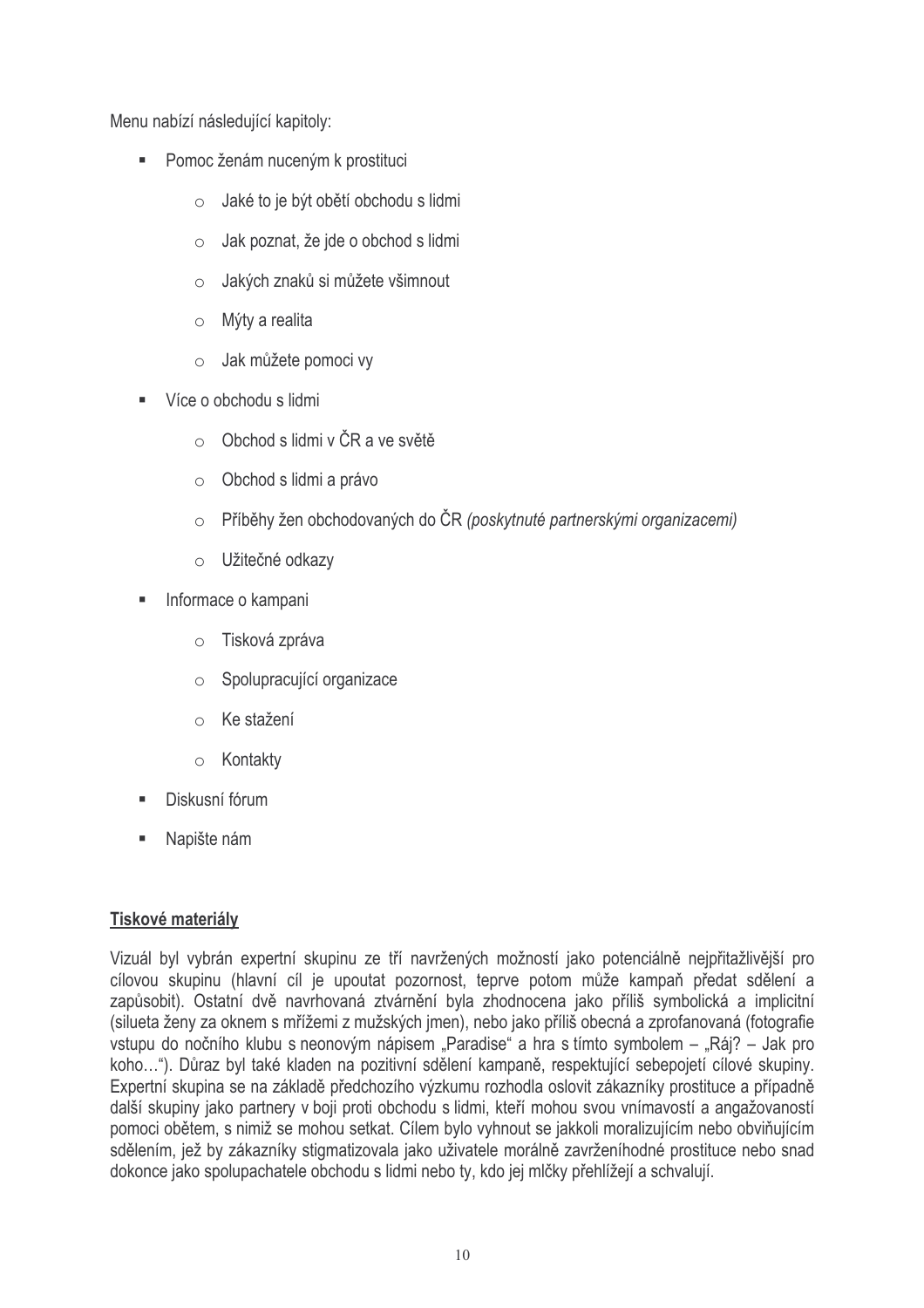Tiskové materiály (viz Příloha 2) byly vyrobeny ve čtyřech formátech (plakát A4, pohlednice 105x148 mm, samolepky 90x150 mm a 50x90 mm) a ve dvou jazycích k různému využití: plakáty a dva typy samolepek k vylepování a pohlednice k distribuci. Jejich umístění přímo do lokalit vysokého výskytu prostituce samo o sobě vedlo k interpretaci sdělení jako tematiky týkající se nucené prostituce a obchodu s lidmi, nebylo tedy nutné materiál informačně přetěžovat dalším vysvětlováním.

Byla použita fotografie vážně se tvářící pohledné dívky, jež měla na první pohled upoutat pozornost zákazníků, se zneklidňující symbolikou překrytých úst. Záměrně nebyly zvoleny žádné očividné znaky násilí, zotročení, strachu nebo únavy, jež bývají často používány v kampaních proti obchodu s lidmi (modřiny, slzy, sklopený pohled, kruhy pod očima, zotročení nebo zbavení osobní svobody apod.). Předchozí výzkum i zkušenosti organizací podílejících se na projektu jasně ukázaly, že takové znázorňování oběti je zavádějící nebo dokonce kontraproduktivní. Cílová skupina si totiž pak často spojuje obchod s lidmi pouze s jeho extrémními projevy, jako je právě fyzické násilí, což jí brání uvědomit si, že existují i skrytější znaky, poukazující na obchod s lidmi. Kampaně používající extrémní prostředky jsou také vnímány jako příliš emotivně vypjaté a mohou působit negativně.

Jak v češtině tak i v němčině je použit stylisticky neutrální až hovorový jazyk, aby materiály nepůsobily příliš strojeně, ale naopak hovořily jazykem cílové skupiny.

Slogan "Neboj se říct to za ní!" umístěný do vytrženého pruhu vedoucího přes ústa znázorněné dívky má cílovou skupinu upoutat, evokuje to, že nemůže sama o to, co se jí děje, mluvit. Adresát sdělení sloganu je jím přímo osloven. Záměrně je použit nespisovný tvar "za ní", protože gramaticky správné znění "za ni" by mohlo být vnímáno jako příliš knižní a neoslovilo by celou, sociálně poměrně širokou cílovou skupinu.

Body copy zní: "Tvoje odvaha je její naděje. Pokud si myslíš, že ji drží proti její vůli, nebo jí ubližují, zavolej a my pomůžeme. Telefon i mail jsou anonymní". Toto sdělení rozvíjí slogan: apeluje na adresáta a jeho možnost pomoci obchodované osobě; popisuje, jaké podezřelé situaci může být žena vystavena: jak může konkrétně pomoci: navíc zdůrazňuje, že ohlášení podezřelé situace je pro něj bez rizika (anonymita). Formulace "zavolej a my pomůžeme" navíc adresáta sdělení odrazuje od případné snahy pomoci obchodované osobě přímo, jež by mohla být nebezpečná pro oběť i pro něj.

Dále je uvedeno telefonní číslo, odkaz na webovou stránku a e-mailovou adresu.

Logo "Spolu proti obchodu s lidmi" ("obchodu s lidmi" červeně přeškrtnuto) zvolily organizace spolupracující na projektu jako své společné označení, jež zároveň pojmenovává téma, o něž se v kampani jedná. Důležitou funkcí je také to, že tato formulace zahrnuje do boje proti obchodu s lidmi také cílovou skupinu kampaně.

Zadní strana pohlednice navíc obsahovala další motivační sdělení: "Jak můžete pomoci. Může se stát. že se setkáte se ženou, o které si myslíte, že je nucena k prostituci, že je na ni vyvíjen nějaký nátlak nebo že jí hrozí nebezpečí. Pokud vám ženy důvěřuje, může se vám dokonce svěřit a požádat vás o pomoc. Možná jste právě vy jediná důvěryhodná osoba, se kterou se setkala. Kontaktujte nás anonymně a bezpečně na telefonu ... nebo e-mailem ... Každá informace je velmi cenná! – Spolu proti obchodu s lidmi".

#### $3.2$ Testování vizuálu kampaně

Po přípravě vizuálu profesionály z reklamní agentury a předvýběru v expertní skupině byly dvě varianty znění hlavního sloganu otestovány mezi 10 zástupci cílové skupiny. 5 česky a 5 německy mluvících potenciálních zákazníků prostituce bylo osloveno sociologem proto, aby bylo vybráno sdělení naprosto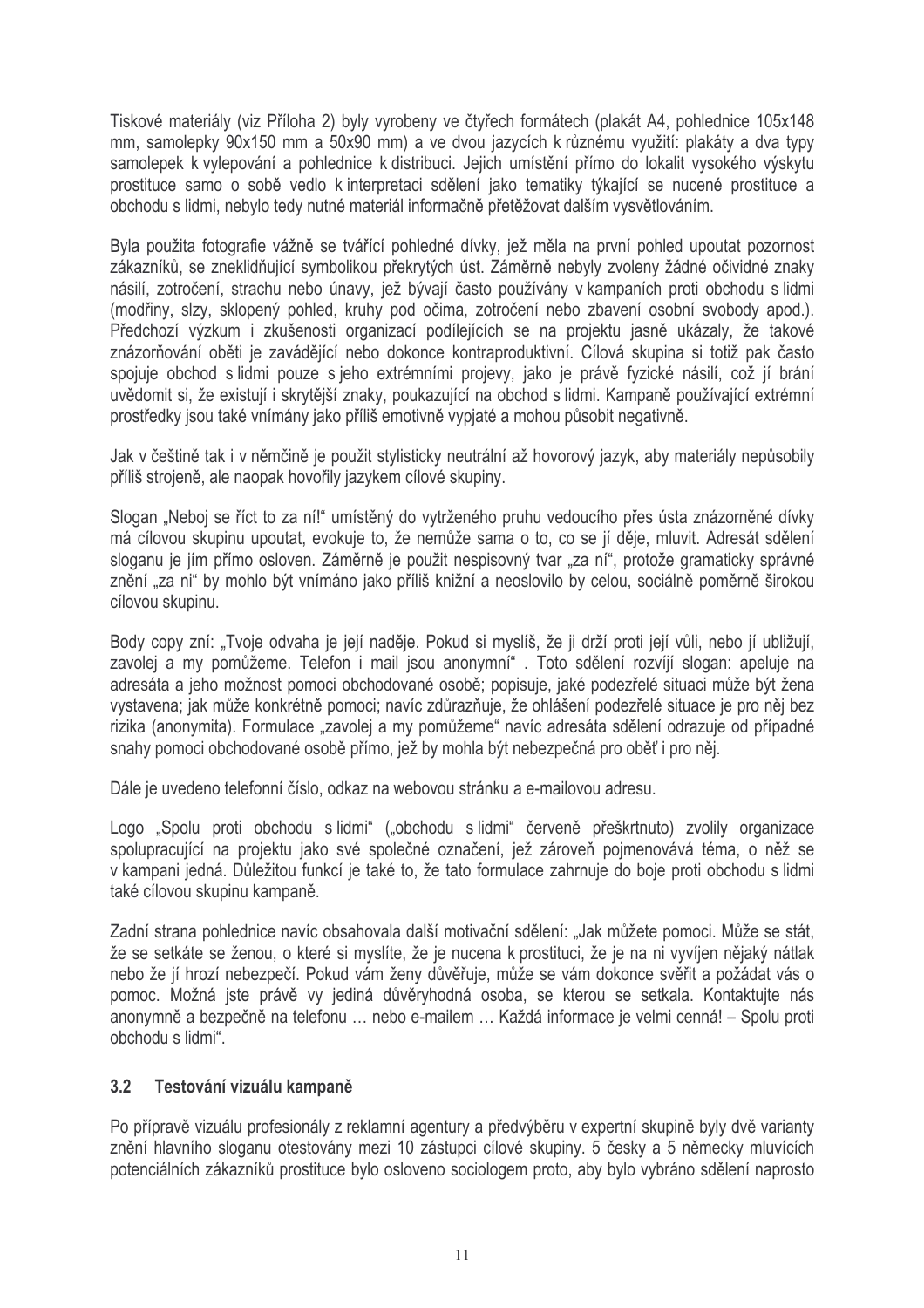srozumitelné a sdělné co největšímu počtu osob oslovených v kampani. Z metodologického hlediska sice nelze toto testování považovat za pilotáž, protože v tom případě by vzorek oslovených osob musel být rozsáhlejší, přesto však bylo možné za pomoci výsledků testování pozměnit slogan, kterému odborníci dávali přednost, za delší a explicitnější slogan, jenž byl srozumitelnější cílové skupině. Potvrdil se tak předpoklad, že odborníci zabývající se prevencí obchodu s lidmi nemusí správně odhadnout, jak sdělení kampaně zapůsobí na cílovou skupinu a jak jí jeho adresáti porozumí. Před jakoukoli kampaní je tedy nezbytné pamatovat na tuto testovací část, jež umožňuje vyhnout se koncepčním a obsahovým nedorozuměním v komunikaci s cílovou skupinou.

Testovány byly slogany "Řekni to místo ní!" a "Neboj se to říct za ní!", jak v češtině, tak v němčině, tj. čtvři varianty vizuálu. Na základě odzkoušení bylo možné provést následující změny a rozhodnutí:

- výběr jednoho ze dvou hesel pro každou jazykovou variantu
- úpravy velikosti a formátu některých částí vizuálu a jeho grafické kompozice  $\mathbb{Z}^2$

Cílovými regiony pilotní kampaně byly pohraniční regiony s frekventovaným výskytem poskytovatelů sexuálních služeb. Rozhovory byly realizovány právě v těchto regionech (Rozvadov, Cheb – Pomezí, Dubí). Do analýzy byli zařazeni pouze respondenti, kteří buď měli přímou zkušenosti se sexuálními službami, nebo uvedli, že o zkušenosti s ženami, které nabízejí sexuální služby, slyšeli od známých nebo se s nimi bavili apod. Byla zvolena technika standardizovaného rozhovoru (celá struktura rozhovoru je popsána v Příloze 4). Rozhovor měl navodit reálnou situaci, při které by si respondent (potenciální klient) mohl letáku v reálném životě všimnout. Vzhledem k tomu, že bylo plánováno umisťovat materiály blízko míst, kde se nabízejí sexuální služby (na veřejných místech atd.), musí být materiály poutavé a zaujmout během krátkého okamžiku (3 sekund), během 7 sekund je pak nutné, aby předaly základní informaci. Respondenti se proto vyjadřovali:

- k letáku po třech sekundách sledování
- k letáku po sedmi sekundách sledování
- analyzovali leták, text apod., když měli leták stále před sebou
- volili jeden ze dvou textů z dané jazykové varianty

### Shrnutí analýzy:

Materiál a zejména výrazná fotografie ženy respondenty jednoznačně upoutaly. Oslovilo je i symbolické znázornění toho, že nemůže mluvit a je nutné "říci něco za ni" (část fotografie s ústy je vytržená a překrytá nápisem). Všímali si telefonního čísla ("Jestli je tu z donucení, musíme zavolat") a webové stránky. Většinou chápali, že jde o téma obchodu s lidmi nebo zneužívání žen a kuplířství, někteří ale zmínili i pašování žen přes hranice a domácí násilí. Jako cíl sdělení vnímali to, že mají zavolat na uvedené telefonní číslo nebo pomoci ("zachránit dívky") – většina také uvedla, že by to udělali, kdyby se o podobném případu dozvěděli. Větší porozumění sdělení vyjádřili respondenti s větší zkušeností se sexuálními službami.

Respondenti hodnotili materiál jako srozumitelný a zapamatovatelný, přitažlivý a schopný zaujmout. Jeho sdělení na ně působilo motivačně a zároveň vybízelo k zamyšlení nad obchodem s lidmi. Navrhovali, aby byly materiály šířeny na viditelných místech, kde je možné si jich všimnout a pohodlně si je přečíst (na billboardech u silnic, na hraničních přechodech, benzínových pumpách, zastávkách autobusů, toaletách, v blízkosti nočních podniků apod.). Navrhovali také zvětšit logo a odkaz na webové stránky, dále doporučovali zvolit zapamatovatelnější telefonní číslo, nebo umožnit, aby bylo odtrženo. Většina považovala za vhodnější delší variantu sloganu – i když je možná už příliš dlouhý, neinformovanému člověku vypoví více. Zajímavé byly také komentáře oslovených: sdělení kampaně je podněcovalo k zamyšlení nad fenoménem obchodu s lidmi, zajímali se o to, zda dívky jsou opravdu obchodované a jak to oni sami mohou poznat. Na základě odzkoušení vizuálu byly z uvedených důvodů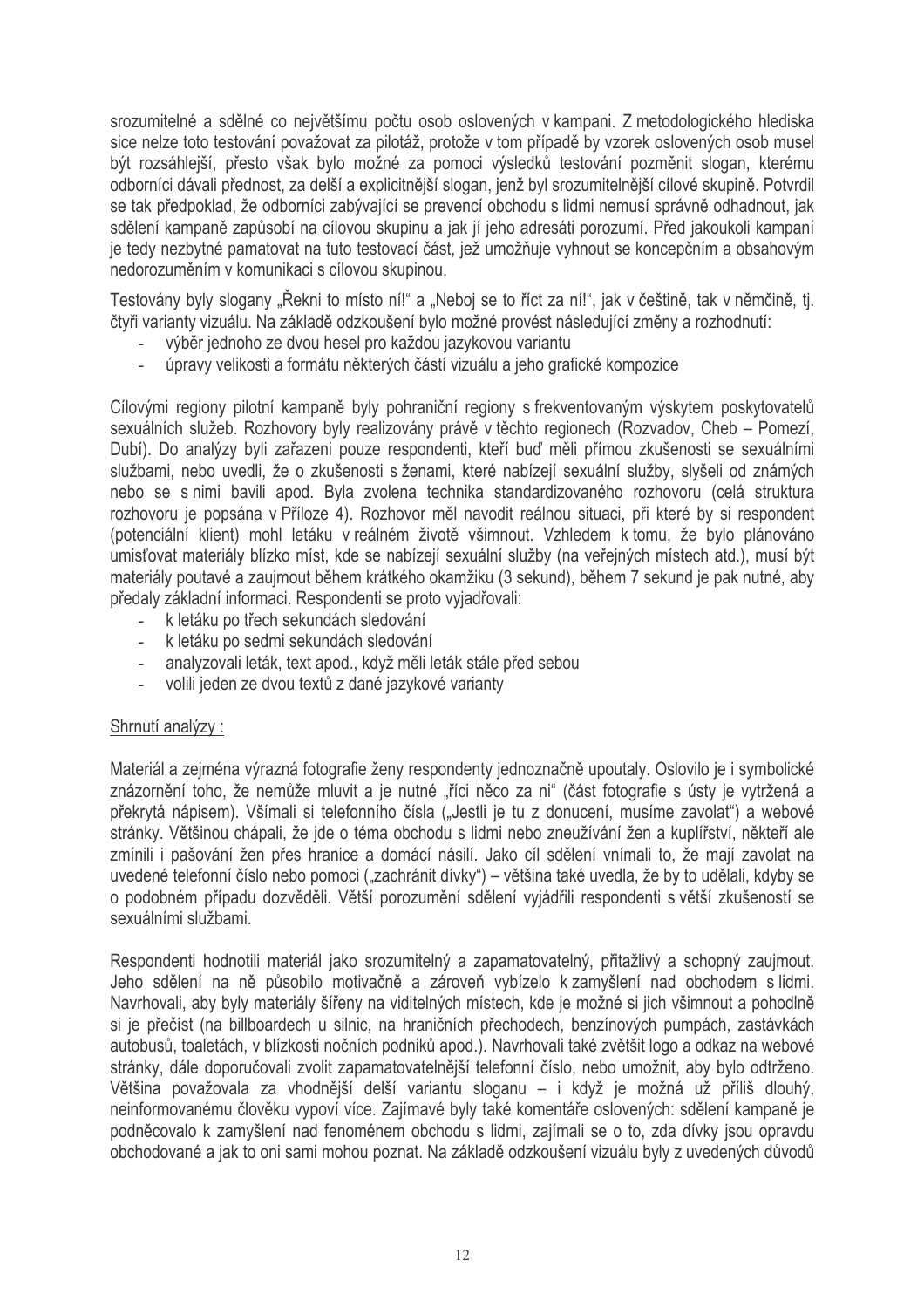zvýrazněny menší texty a byla zvolena delší verze sloganu, telefonní číslo nebylo sice možné změnit, ale bylo zdůrazněno.

#### $3.3$ Výběr a proškolení operátorů telefonních linek

Projektovými partnery a IOM Praha byly vybrány čtyři operátorky telefonních linek. Základním předpokladem, jejž všechny splňovaly, byla vynikající znalost němčiny. Operátorky podstoupily dvoutýdenní školení o tematice obchodu s lidmi a práci na telefonní lince.

První fáze proškolení (9.5. – 12.5. 2006) proběhla pod vedením IOM Praha. Operátorkám byly představeny cíle projektu a náplň jejich práce, v úvodu do problematiky obchodu s lidmi se seznámily se základními pojmy (obchod s lidmi, prostituce, nelegální migrace) a daty. I když těžištěm této části školení byly informace o obchodu s lidmi za účelem sexuálního vykořisťování, byly operátorkám představeny v širším kontextu obchodu s lidmi za dalšími účely (nucená práce, nucení ke kriminalitě apod.). Speciální přednáška vedená zástupcem ÚOOZ SKPV P ČR byla věnována postupům policie a předáváním informací policii. Další přednášky informovaly o prevenci a boji proti obchodu s lidmi, věnovaly se českým specifikům a právním normám. Praktičtější a interaktivní část úvodního výcviku se věnovala práci na telefonní lince (možné typy volajících, jaké otázky pokládat, jak odpovídat), řešení možných neobvyklých situací, zápisu do záznamového formuláře a vyhodnocování relevantních podnětů.

V druhém týdnu (15.5. – 19.5. 2006) se operátorky zúčastnily praktického výcviku v partnerských organizacích La Strada a Charita: byly seznámeny s činností a principy těchto organizací, osvojily si postupy při řešení různých situací v průběhu rozhovoru s volajícím a seznámily se s kasuistikami klientek organizací a podrobněji s problematikou obchodu s lidmi a nucené prostituce. Operátorky měly také možnost blíže poznat činnosti při provozu jiné telefonní linky, Linky důvěry Diakonie.

V průběhu práce v partnerských organizacích se operátorky dále vzdělávaly a prohlubovaly si znalosti problematiky za vedení zkušených supervizorů z partnerských organizací. Operátorky obdržely od IOM Praha manuál o práci na telefonní lince kampaně, který byl dále rozšiřován. Jeho obsahem je popis způsobu vedení telefonního rozhovoru, schéma předávání informací partnerským organizacím a v případě potřeby policii, seznam kontaktů (i na linky důvěry dalších pomáhajících organizací pro případ telefonátů zaměřených na jiné problémy) a slovníček terminologie.

#### $3.4$ Práce operátorů a výměna informací

Podle nastavení kampaně telefonní linka fungovala 12 hodin denně (od 9.00 do 21.00 hodin) a sedm dnů v týdnu. Díky zapojení dvou partnerských organizací (La Strada a Česká katolická charita) mohla být linka v provozu v takovém rozsahu za současného zachování vysoce profesionálního standardu supervize. Služba čtvř operátorek byla proto rovnoměrně rozdělena tak, aby tuto dobu po 12 týdnů pokryla. Po tuto dobu operátorky zároveň monitorovaly maily přicházející na webové stránky projektu a odpovídaly na ně. Během pracovní doby se také průběžně podílely na dalších souvisejících činnostech partnerských organizací.

V průběhu celého projektu byla zajištěna sociálními pracovnicemi La Strady a Charity supervize operátorek. Operátorky byly v pravidelném kontaktu se supervizorkami, které dohlížely na realizaci jejich úkolů a byly k dispozici pro řešení složitých situací. Od 9.00 do 17.00 v pracovní době byly operátorky v prostorách partnerských organizací se stálou možností konzultace se sociálními pracovníky a po 17. hodině pracovaly z domova a zůstávaly v telefonickém kontaktu se zaměstnankyní partnerské organizace zodpovědnou za supervizi.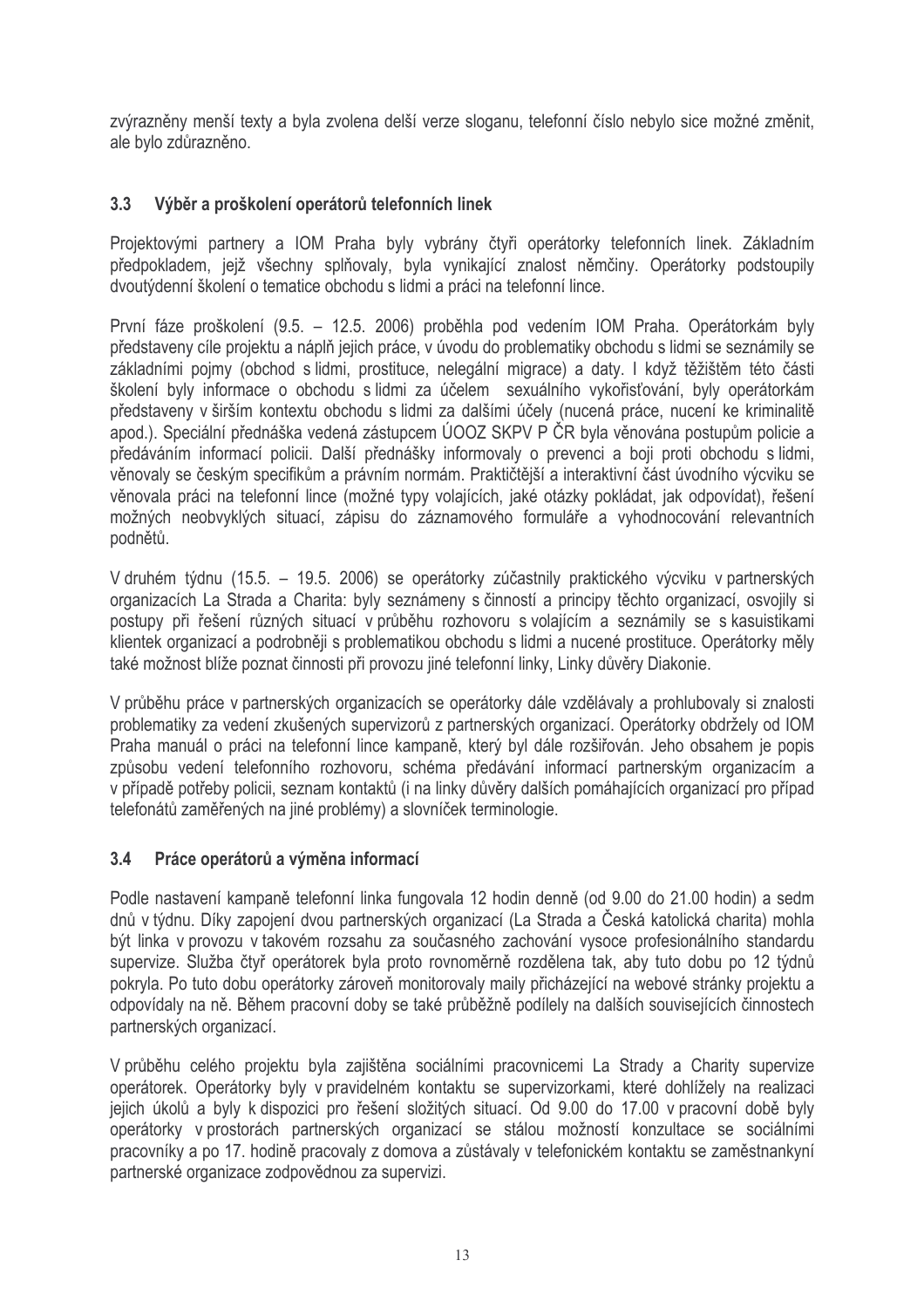Na konci každé směny (1-2krát denně) operátorky posílaly denní zprávu shrnující aktivity dne IOM Praha a svým supervizorkám. V případě obdržení e-mailu nebo telefonátu oznamujícího podezření na obchod s lidmi byl na základě konzultace určen další postup a případ byl oznámen ÚOOZ. Výměna dat a informací vztahujících se k projektu mezi partnerskými organizacemi. IOM Praha a ÚOOZ probíhala podle předem stanoveného schématu zpravidla e-majlovou komunikací a telefonáty.

Operátorky zajišťovaly zejména následující činnosti:

- Obsluha telefonní linky a e-mailů a zaznamenávání relevantních informací do zápisového formuláře poskytnutého IOM Praha;
- Propagace kampaně na dalších webových stránkách a u německých organizací zabývajících se bojem proti obchodu s lidmi (organizace MAGSA a Terre des Femmes na své stránky umístily odkaz na stránky kampaně);
	- O Der Deutsche Frauenrat: http://www.frauenrat.de
	- FIM Frauenrecht ist Menschenrecht: http://www.stoppt-zwangprstitution.de
	- o Terre des Femmes: http://frauenrechte.de
	- Diakonie: http://www.diakonie.de/zwang  $\bigcap$
	- Ex-oriente-lux: http://ex-oriente-lux.org/blogger.html
	- Contra-Fachberatungs-und Koordinierunfsstelle für Betroffene von Frauenhandel in Schleswig-Holstein: http://www.ne-fw.de
	- o Evangelische Frauenarbeit in Deutschland e.V.: http://www.evangelischefrauenarbeit.de
	- FRANKA e.V.: http://www.franka-kasel.de
	- o Frauenberatungstelle Düsseldorf e.V.: http://www.frauenberatungstelle.de
	- Informationszentrum Dritte Welt: http://www.iz3w-herne.de  $\bigcap$
	- Karo: http://www.karo-sozialprojekt.de  $\bigcap$
	- KOK Bundesweiter Koordinierungskreis gegen Frauenhandel und Gewanlt an Frauen im Migrationsprozess e.V.: www.kok-potsdam.de
	- o MAGSA Mennonitischer Arbeitskreis Grenzüberschreitendeer Sozial Aktionen: http//www.magsa.de
	- Amnesty for Women e.V.: http://www.amnestyforwomen.de
	- SOLWODI Solidarity with Women in Distress: http://www.solwodi.de
- Sdílení informací s IOM Praha a partnerskou organizací; konzultace se superviziorkami;  $\blacksquare$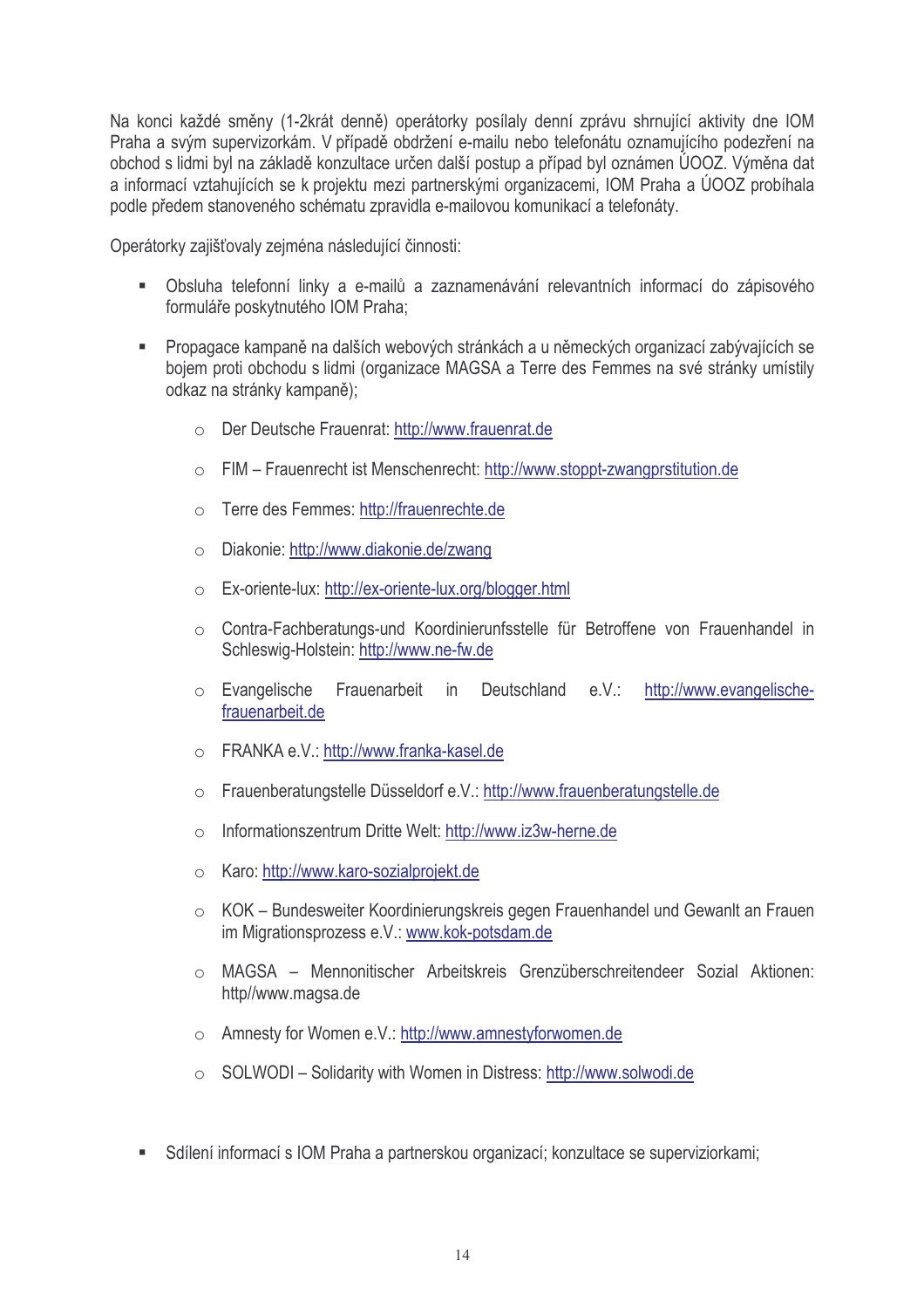- Rozšiřování manuálu pro práci na telefonní lince, dvojiazyčný slovníček terminologie vztahující se k obchodu s lidmi;
- Další sebevzdělávání o problematice obchodu s lidmi a základech krizové intervence.

Kromě uvedených úkolů se operátorky navíc věnovaly dalším činnostem v rámci aktivit nevládních organizací: péče o děti klientek, hodnocení jiných kampaní věnujících se problematice obchodu s lidmi. překlady a redakce textů.

#### $3.5$ Šíření materiálů kampaně

Materiály kampaně byly pravidelně šířeny v průběhu celého trvání kampaně během celkem jedenácti výjezdů do obou pilotních regionů. Plakáty, pohlednice a samolepky byly rozšířeny a doplňovány zejména na hlavních silničních tazích od důležitých hraničních přechodů, kde je výskyt pouliční i klubové prostituce nejvyšší. Na základě poznatků založených na předchozím výzkumu v těchto dvou oblastech a vzhledem k zadání projektu byla zvolena metoda šíření materiálů přímo v lokalitách, kde se prostituce vyskytuje nejvíce a na místech, kde se zákazníci mohou s materiály pohodlně a anonymně seznámit. V západních Čechách byly materiály dále poskytnuty k šíření jedné nevládní organizaci zabývající se zdravotní prevencí, na jižní Moravě pobočkám nevládních organizací Sdružení Česká katolická charita – Projekt Magdala (Znojmo) a další nevládní organizaci poskytující zdravotní péči ženám v prostituci. Pracovnice všech těchto organizací se pohybují v terénu, navštěvují podniky poskytující sexuální služby, nabízejí zdravotně-preventivní péči zdarma a dostávají se tak do kontaktu s potenciálními oběťmi obchodu s lidmi.

V pohraničí západních Čech byly materiály šířeny zejména v následujících lokalitách: Domažlice, Kdyně, Klatovy, Všeruby, Česká Kubice, Folmava, Babylon, Plzeň, Železná Ruda, Rozvadov, Dvakrát byla také zavezena významná parkoviště kamionové dopravy na dálnici u Rudné u Prahy v obou směrech (na Plzeň a na Prahu).

Na jižní Moravě byly materiály rozšířeny v lokalitách: Brno, Znojmo, Vrbovec, Chvalovice, Hatě, Hnanice, Hevlín, Břeclav, Mikulov.

Pilotní projekt byl vynikající příležitostí ozkoušet různé způsoby přímého oslovování cílové skupiny. Přestože nastavení projektu neumožnilo masivnější zasažení česky a německy mluvící populace, byly materiály využity velmi efektivně. Zacílení šíření kampaně v regionech s vysokým výskytem prostituce a tedy i zákazníků, ale i metoda přímého šíření materiálů na místech, kde se zákazníci nejvíce vyskytují, zasáhla přímo cílovou skupinu. Během kampaně byly vyzkoušeny různé způsoby zveřejňování těchto materiálů, z nichž se jako nejvhodnější a nejefektivnější osvědčily následující:

Po dohodě s oblastními ředitelstvími Služby cizinecké a pohraniční policie v Plzni a v Brně byly  $\mathbf{R}^{(1)}$ materiály rozdávány na hlavních hraničních přechodech při pasové kontrole. Osvědčilo se rozdávat pohlednice samotným mužům nebo skupinám mužů cestujícím z Německa a Rakouska do České republiky v pátek a v sobotu večer a v nočních hodinách. V těchto případech je velmi pravděpodobné, že jde o zákazníky prostituce. Kampaň je tímto způsobem do nejvyšší míry cílená a řidiči a jejich spolucestující mají navíc možnost materiál si v klidu prohlédnout. Materiály byly takto rozdávány i českým řidičům, u nichž sice nešlo s určitostí říci, zda jsou také zákazníky prostituce, ale na druhou stranu mohli žít v blízkosti míst, kde se provozuje. Němečtí řidiči zpravidla reagovali už po prvním pohledu na materiál velmi pozitivně. zdálo se, že jsou s tematikou dobře obeznámení, protože často jen při zběžném pohledu na vizuál poznali, že ide o problematiku obchodu se ženami. To lze přisoudit osvětě kampaní probíhajících ve stejné době v Německu v souvislosti s mistrovstvím světa ve fotbale. Rakouští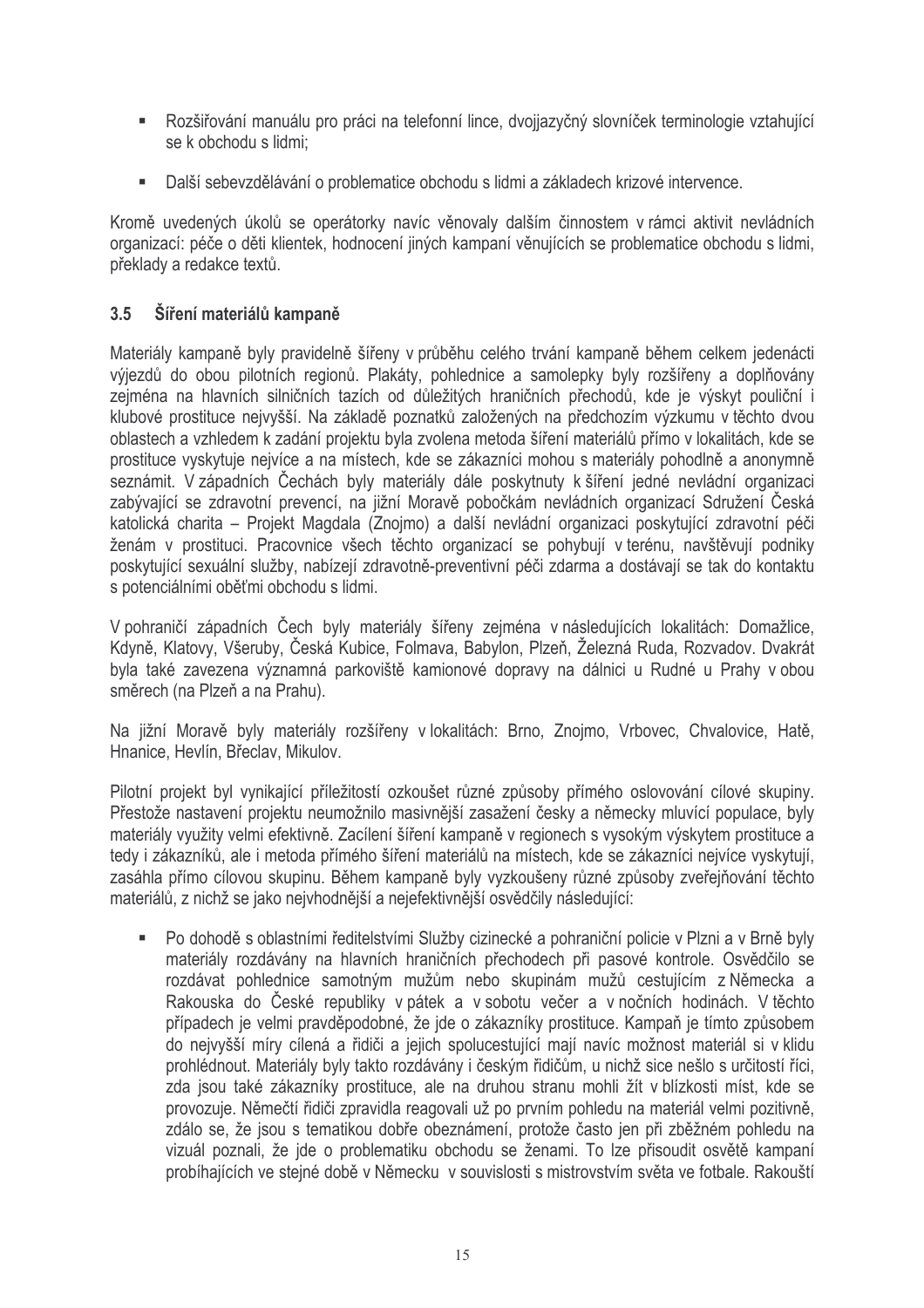řidiči byli naopak velmi nedůvěřiví a ve větší míře materiály odmítali s tím, že je nepotřebují nebo že se jich netýkají. Svou roli sehrálo jistě i to, že na hraničním přechodu s Rakouskem ve směru na Znojmo (Hatě) v pátek a v sobotu v noci rozdávají brigádnice reklamy na místní erotické podniky, takže zákazníci mohli materiál interpretovat jako další reklamu.

- Jako další přímá metoda šíření materiálů se osvědčilo rozdávání pohlednic na parkovištích  $\mathbf{r}$ kamionů, kde bylo možné buď přímo oslovit čekající řidiče, nebo umisťovat pohlednice za stěrače kamionů a osobních vozů. Na parkovištích u nákupních center v blízkosti hraničních přechodů byly stejným způsobem umisťovány pohlednice za stěrače německých, rakouských i českých vozů.
- $\blacksquare$ Samolepky a plakáty byly dále šířeny v pohraničí na autobusových zastávkách, veřejných prostranstvích a vývěskách obcí, kde je prostituce rozšířena. Samolepky malého formátu byly nalepovány ve větším množství tak, aby mohly být odlepeny. Při jejich doplňování se ověřilo, že některé z nich jsou skutečně odtrhovány a odnášeny. Předpokládáme, že zejména v případě autobusových zastávek, kde své zákazníky vyhledávají pouliční prostitutky, kampaň zasáhla i potenciální oběti obchodu s lidmi. Po individuální dohodě s provozovateli byly materiály vylepeny i na veřejných záchodcích nebo ponechány k rozdávání u jejich zaměstnanců.
- $\blacksquare$ Pohlednice byly dále dodávány k rozdávání do obchodů, směnáren, motorestů, informačních center obcí, hotelů, restaurací a barů. V některých provozovnách jsme zaznamenali velký zájem o kampaň a vůli rozdávat materiály zákazníkům. Pohlednice byly nechávány i na pultech a stolcích benzínových stanic, mnohé z nich však nemohou žádné reklamní materiály (ani nekomerční povahy) vystavovat, pro další aktivity by proto bylo nutné domluvit s centrálami těchto sítí možnost šíření na jejich benzínových pumpách za úplatu. V první vlně šíření materiálů byly pohlednice ponechány i na některých vietnamských tržištích blízko hranic. spolupracovník IOM Praha mluvící vietnamsky obchodníkům vysvětlil, na koho se kampaň zaměřuje a komu je možné materiály rozdávat. Ačkoliv mnoho z nich projevilo zájem a pochopení, tato metoda šíření se neosvědčila, protože vietnamští obchodníci by se vystavovali potenciálnímu nebezpečí ze strany kuplířů a obchodníků s lidmi.

Západní Čechy lze z hlediska rozšíření sexuální turistiky považovat za exponovanější než Jihomoravský kraj, proto byla v pozdějších fázích kampaně větší pozornost při šíření materiálů soustředěna právně na ně.

## 4. ZÁVĚRY A DOPORUČENÍ

V České republice představuje uskutečněný pilotní projekt vůbec první preventivně-informační aktivitu v oblasti prevence obchodu s lidmi obracející se na specifickou cílovou skupinu zákazníků prostituce. Projekt navázal na výzkum uskutečněný IOM Praha ve stejných lokalitách (západní Čechy a jižní Morava) ve stejné cílové skupině, reagoval tedy svou formou na závěry výzkumu vztahující se k motivacím zákazníků prostituce, jejich obeznámenosti s existencí obchodu s lidmi a možnostem jejich oslovení.

Inovativní kampaň oslovující zákazníky prostituce jako partnery v boji proti obchodu s lidmi se setkala s pozitivním ohlasem mezi cílovou skupinou, odbornou veřejností i v médiích a přispěla ke zvýšení vnímavosti vůči obchodu s lidmi mezi cílovou skupinou a veřejností. Webové stránky kampaně byly hojně navštěvovány a zůstávají nadále v provozu. Zatímco informativně-preventivní účel kampaně byl úspěšně naplněn, bylo zaznamenáno pouze několik telefonických a e-mailových reakcí a nepodařilo se tedy v průběhu trvání kampaně ve větší míře motivovat cílovou skupinu ke sdělování podezření o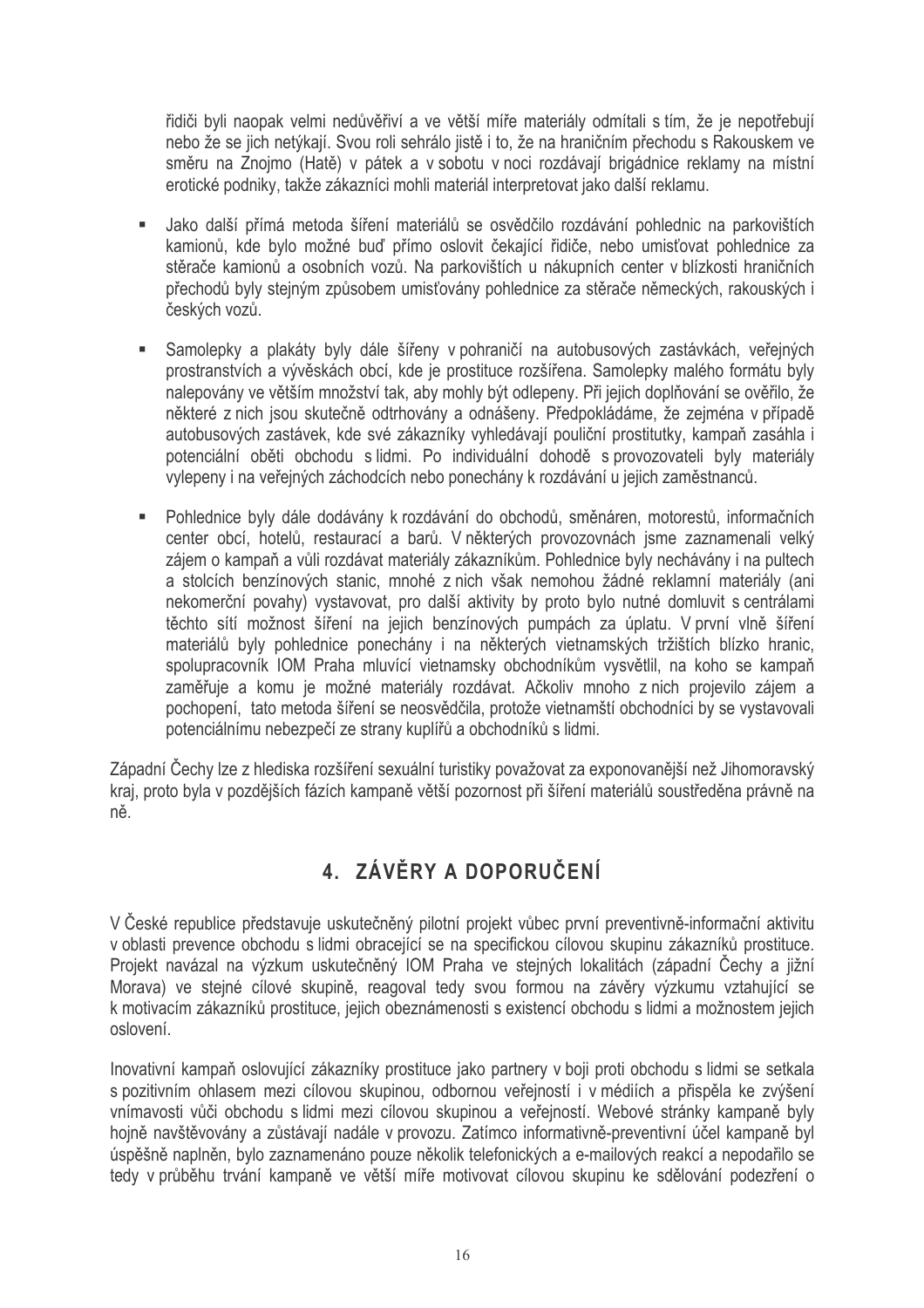případech obchodu s lidmi. Zkušenost plynoucí z průběhu realizace kampaně jsou využitelné pro další preventivní aktivity zaměřené na cílovou skupinu zákazníků prostituce v České republice a již nyní jsou využívány při navrhování obdobných projektů v zahraničí.

Odborníci na problematiku obchodu s lidmi i zástupci cílové skupiny, kteří se k realizaci kampaně vyjádřili, se shodují, že preventivní aktivity v cílových zemích obětí obchodu s lidmi jsou velmi potřebné a že je nutné na zkušenost pilotní kampaně navázat dalšími aktivitami oslovujícími zákazníky prostituce i širší veřejnost. Základem tohoto přesvědčení je fakt, že preventivní působení na skupiny nejvíce ohrožené obchodem s lidmi v zemích původu je nutné rozšířit o informování těch, kdo se s oběťmi mohou setkat v zemi, kde jsou oběti zneužívány. Mezi příklady dobré praxe v boji proti obchodu s lidmi v cílových zemí tak patří kromě stíhání pachatelů a informování rizikových skupin i preventivní působení na širší veřejnost.

V rámci širší veřejnosti, jež by měla být seznámena s existencí obchodu s lidmi, je zvláště důležité oslovovat skupiny, jež se s oběťmi setkávají nejčastěji – tedy i zákazníky prostituce. Ti s oběťmi obchodu s lidmi přicházejí do kontaktu, aniž by si toho často byli vědomi. Přitom jsou to však právě oni. kdo mohou být pro oběť natolik důvěryhodní, že s nimi naváže kontakt a svěří se jim. Někteří ze zákazníků prostituce o otázky obchodu s lidmi a nucené prostituce projevují zájem, chtějí vědět, jak tyto situace poznat a mnoho z nich je i ochotných pomoci obětem. Aby však byla tato cílová skupina vhodně a účinně informována nebo i motivována pomoci obětem, je nezbytné držet se následujících pravidel: oslovení cílové skupiny musí být pozitivně formulované, ne moralizující či obviňující, má mluvit jazykem cílové skupiny a respektovat tabuizovaný charakter vyhledávání sexuálních služeb, tj. má být zajištěna anonymita a bezpečnost adresáta sdělení. Zároveň je také nutné vždy hledat rovnováhu mezi přitažlivostí pro cílovou skupinou a korektností sdělení, které musí důstojně a s respektem znázorňovat oběti obchodu s lidmi a jejich situaci, protože každá informační kampaň vytváří veřejné mínění a tím i obraz obětí obchodu s lidmi. Realizace obdobných preventivních aktivit je žádoucí nejen pro šíření povědomí o fenoménu obchodu s lidmi, ale v další fázi i pro získávání informací pro pomoc obětem.

Přestože během pilotní kampaně bylo zaznamenáno jen několik telefonických a e-mailových reakcí, ze zkušeností při testování vizuálu, diskusí na internetovém fóru se zákazníky prostituce a z reakcí při šíření materiálů kampaně je patrné, že informace o obchodu s lidmi a nucené prostituci považuje mnoho zákazníků za zajímavé a pomoc obětem za velmi potřebnou. Ukázalo se, že k tomu, aby se informace o obchodu s lidmi a nucené prostituci dostaly do povědomí širšího okruhu lidí a případně i motivovaly zákazníky prostituce ke konkrétní pozitivní reakci, je třeba dlouhodobého a rozsáhlejšího informačního působení. Vzhledem k novosti tématu by se preventivně-informační aktivity měly i nadále dlouhodobě zaměřovat na zákazníky prostituce. Mnoho zákazníků si existenci obchodování s lidmi nepřipouští a může trvat delší dobu, než se dostane do jejich povědomí.

- · Jako efektivní nástroj oslovování zákazníků prostituce se jeví masivnější celoplošná kampaň, využívající sdělovacích prostředků a jiných viditelných nástrojů s širším dosahem (billboardy v lokalitách většího výskytu prostituce, spoty v televizi, rozhlasu a kinech, reklama na internetu a v MHD, inzerce v erotických tiskovinách a na webových stránkách nabízejících sexuální služby apod.);
- Osvědčila se zároveň i metoda přímého zasažení cílové skupiny šířením tištěných materiálů v pohraničí, zejména jejich adresné rozdávání na hraničních přechodech v pátek a v sobotu večer, je vhodné vyjednat spolupráci i s řetězci benzínových pump;
- Informace o obchodu s lidmi by měly být dlouhodobě a/nebo opakovaně viditelné;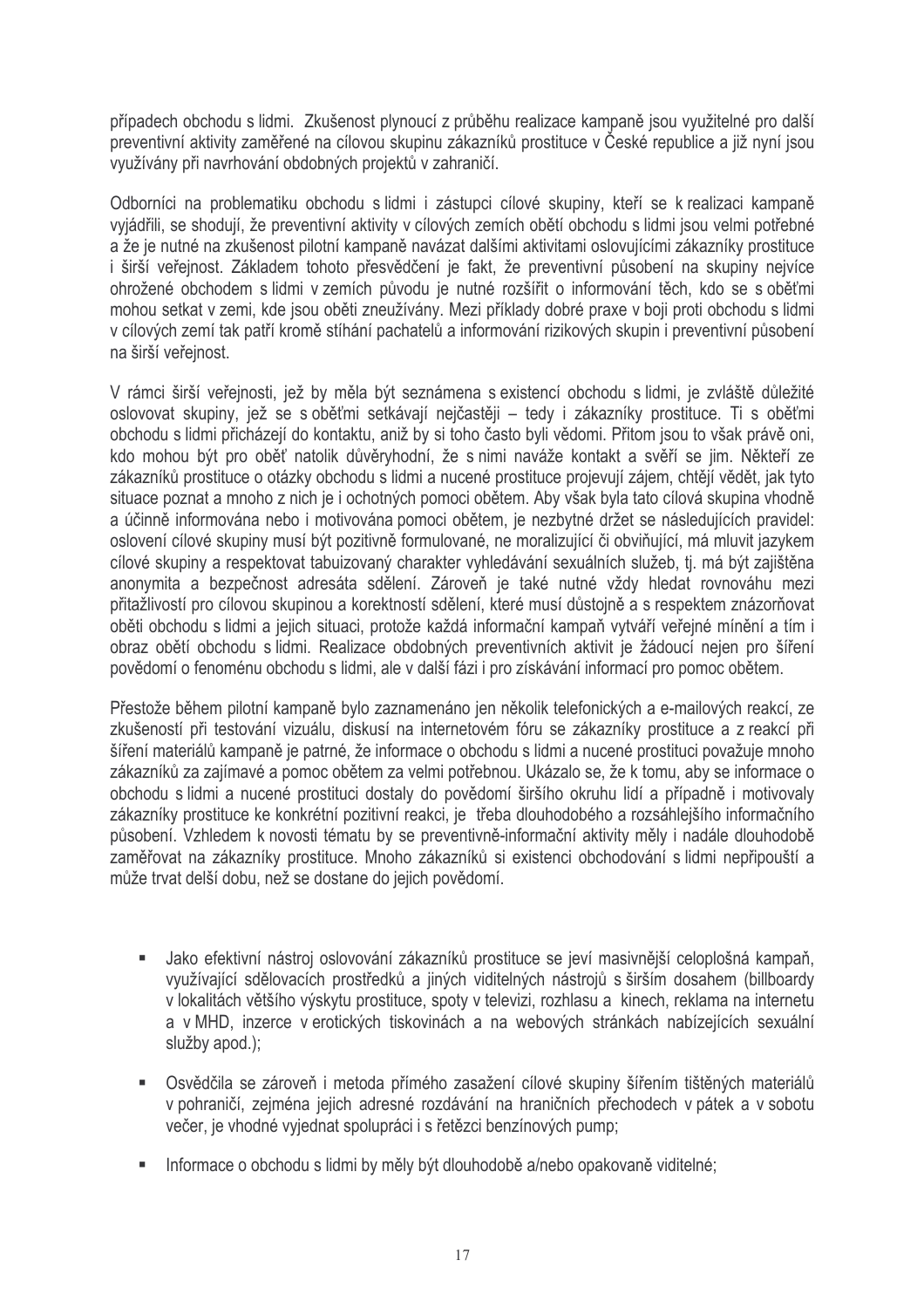- · Obecné sdělení, že obchod s lidmi existuje, nestačí: je důležité informovat i o skrytějších znacích obchodu s lidmi, o jeho průběhu a možnostech pomoci obětem – zákazníci většinou vědí, že obchod s lidmi existuje, ale nedovedou si do této představy promítnout reálnou situaci, již sami přesto často zažívají;
- Jako nejefektivnější se jeví zachovat a průběžně aktualizovat webové stránky kampaně a na jednu stávající telefonní linku některé z nevládních organizací upozorňovat v informačních kampaních zaměřených na zákazníky prostituce; telefonní linka by měla fungovat dlouhodobě, aby se dostala do povědomí cílové skupiny;
- Kampaň by měla být celoplošně rozšířena i na další regiony a Prahu, kromě češtiny a němčiny by bylo vhodné sdělení šířit zejména v Praze i anglicky, vzhledem k sexuálnímu turismu z Velké Británie:
- Kromě osvěty prostřednictvím preventivní kampaně je možné uvažovat o dalších dlouhodobějších metodách působení na stranu poptávky po komerčních sexuálních službách:
	- o Informace šířené v rámci vzdělávání mládeže o realitě nucené prostituce a obchodu s lidmi zaměřené nejen na ohrožené skupiny, ale na celou populaci včetně chlapců;
	- o Uskutečnění nezávislého srovnávacího výzkumu dopadu národních legislativ upravujících trestnost zákazníků prostituce (např. Švédsko) nebo zákazníků, kteří vědomě využívají služeb obchodované osoby (např. Makedonie a Řecko), na rozsah obchodu s lidmi:
	- o Dlouhodobá práce s médii zahrnující školení, granty určené na zpracování tematiky zahrnující i příběhy obětí, kterým se dostalo pomoci na základě oznámení podezření na obchod s lidmi ze strany zákazníků prostituce;
- V budoucnosti je žádoucí působit na širší veřejnost jakožto na konzumenty služeb a práce levné pracovní síly ze zahraniční preventivními aktivitami proti obchodu s lidmi i za jinými účelv. než je sexuální vykořisťování, zejména za účelem nucené práce; stejným způsobem by měli být vzděláváni i zaměstnavatelé.

## 5. VYÚČTOVÁNÍ PROJEKTU

Viz přiložená Finanční zpráva (Příloha 1).

## 6. PŘÍLOHY

Příloha 1: Finanční zpráva

Příloha 2: Materiály kampaně

Příloha 3: Monitoring sdělovacích prostředků

Příloha 4: Struktura testovacího rozhovoru